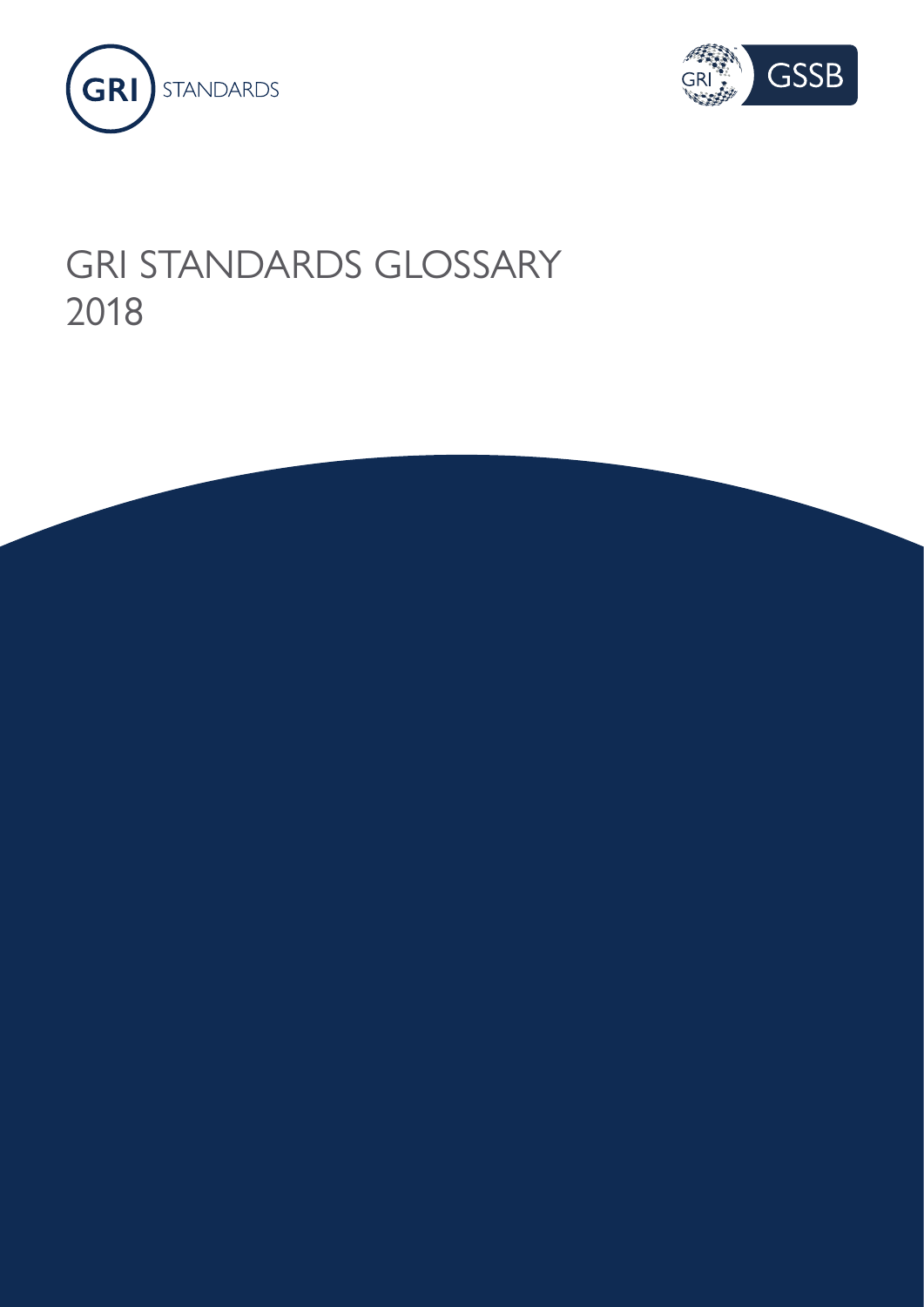### **Notes for use of the GRI Standards Glossary**

The following terms and definitions apply in the context of using the GRI Sustainability Reporting Standards.

Where a term is not defined in the *GRI Standards Glossary*, definitions that are commonly used and understood apply.

| <b>Responsibility</b> | This GRI Standards Glossary is issued by the Global Sustainability Standards Board (GSSB)<br>to be used together with the GRI Sustainability Reporting Standards (GRI Standards),<br>which can be downloaded at www.globalreporting.org/standards. Any feedback on<br>the GRI Standards Glossary can be submitted to standards@globalreporting.org for the<br>consideration of the GSSB. |
|-----------------------|------------------------------------------------------------------------------------------------------------------------------------------------------------------------------------------------------------------------------------------------------------------------------------------------------------------------------------------------------------------------------------------|
| <b>Application</b>    | This Glossary includes definitions for the following GRI Standards:                                                                                                                                                                                                                                                                                                                      |
|                       | GRI 101: Foundation 2016<br>$\bullet$                                                                                                                                                                                                                                                                                                                                                    |
|                       | <b>GRI 102: General Disclosures 2016</b><br>$\bullet$                                                                                                                                                                                                                                                                                                                                    |
|                       | GRI 103: Management Approach 2016<br>$\bullet$                                                                                                                                                                                                                                                                                                                                           |
|                       | <b>GRI 201: Economic Performance 2016</b><br>$\bullet$                                                                                                                                                                                                                                                                                                                                   |
|                       | GRI 202: Market Presence 2016<br>$\bullet$                                                                                                                                                                                                                                                                                                                                               |
|                       | GRI 203: Indirect Economic Impacts 2016<br>$\bullet$                                                                                                                                                                                                                                                                                                                                     |
|                       | <b>GRI 204: Procurement Practices 2016</b><br>$\bullet$                                                                                                                                                                                                                                                                                                                                  |
|                       | GRI 205: Anti-corruption 2016<br>$\bullet$                                                                                                                                                                                                                                                                                                                                               |
|                       | GRI 206: Anti-competitive Behavior 2016<br>$\bullet$                                                                                                                                                                                                                                                                                                                                     |
|                       | GRI 301: Materials 2016<br>$\bullet$                                                                                                                                                                                                                                                                                                                                                     |
|                       | <b>GRI 302: Energy 2016</b><br>$\bullet$                                                                                                                                                                                                                                                                                                                                                 |
|                       | GRI 303: Water and Effluents 2018<br>$\bullet$                                                                                                                                                                                                                                                                                                                                           |
|                       | GRI 304: Biodiversity 2016<br>$\bullet$                                                                                                                                                                                                                                                                                                                                                  |
|                       | GRI 305: Emissions 2016<br>$\bullet$                                                                                                                                                                                                                                                                                                                                                     |
|                       | GRI 306: Effluents and Waste 2016<br>$\bullet$                                                                                                                                                                                                                                                                                                                                           |
|                       | <b>GRI 307: Environmental Compliance 2016</b><br>$\bullet$                                                                                                                                                                                                                                                                                                                               |
|                       | <b>GRI 308: Supplier Environmental Assessment 2016</b><br>$\bullet$                                                                                                                                                                                                                                                                                                                      |
|                       | GRI 401: Employment 2016<br>$\bullet$                                                                                                                                                                                                                                                                                                                                                    |
|                       | GRI 402: Labor/Management Relations 2016<br>$\bullet$                                                                                                                                                                                                                                                                                                                                    |
|                       | GRI 403: Occupational Health and Safety 2018<br>$\bullet$                                                                                                                                                                                                                                                                                                                                |
|                       | GRI 404: Training and Education 2016<br>$\bullet$                                                                                                                                                                                                                                                                                                                                        |
|                       | GRI 405: Diversity and Equal Opportunity 2016<br>$\bullet$                                                                                                                                                                                                                                                                                                                               |
|                       | <b>GRI 406: Non-discrimination 2016</b><br>$\bullet$                                                                                                                                                                                                                                                                                                                                     |
|                       | GRI 407: Freedom of Association and Collective Bargaining 2016<br>$\bullet$                                                                                                                                                                                                                                                                                                              |
|                       | GRI 408: Child Labor 2016<br>$\bullet$                                                                                                                                                                                                                                                                                                                                                   |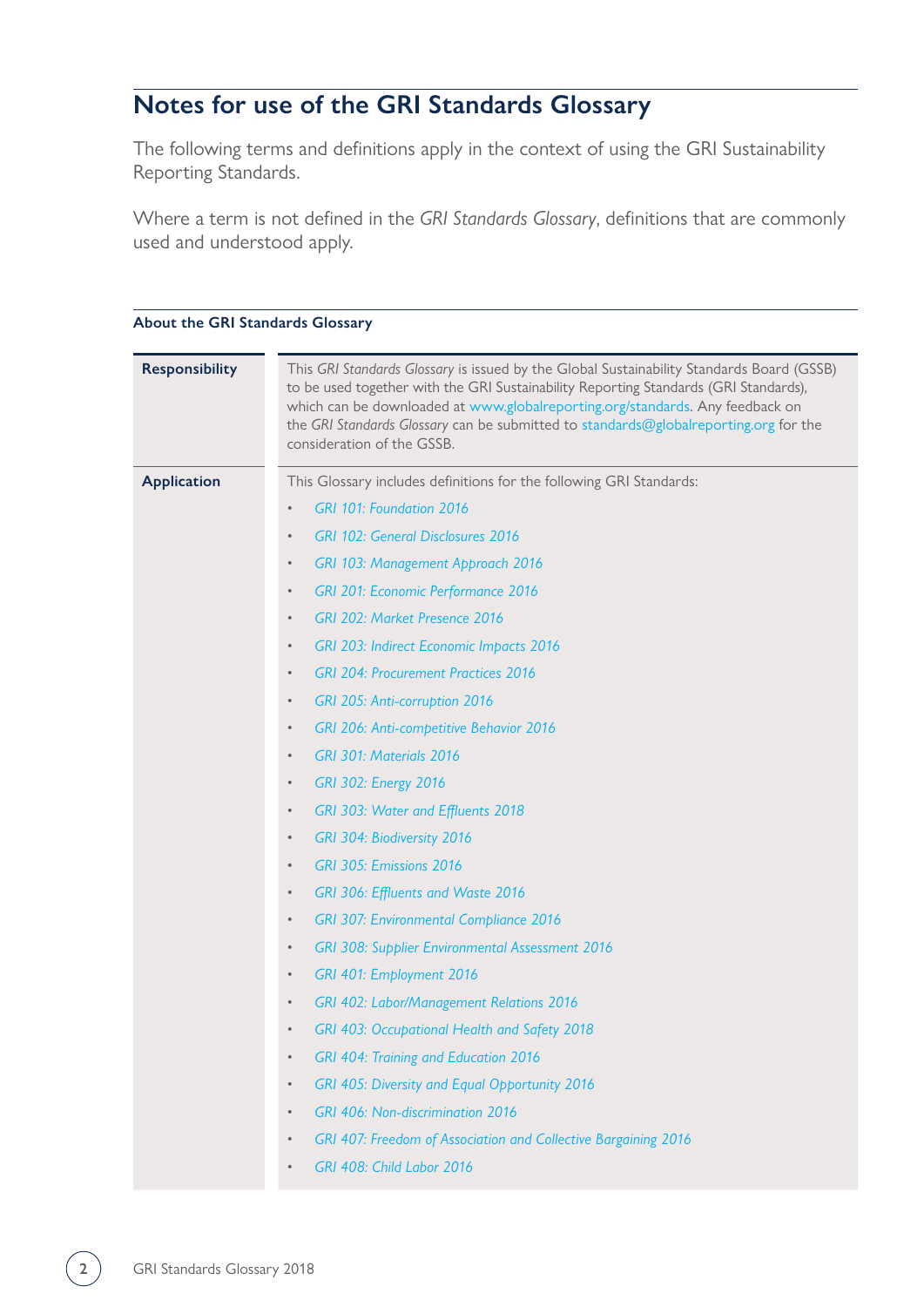- *[GRI 409: Forced or Compulsory Labor 2016](https://www.globalreporting.org/standards/media/1024/gri-409-forced-or-compulsory-labor-2016.pdf)*
- *[GRI 410: Security Practices 2016](https://www.globalreporting.org/standards/media/1025/gri-410-security-practices-2016.pdf)*
- *[GRI 411: Rights of Indigenous Peoples 2016](https://www.globalreporting.org/standards/media/1026/gri-411-rights-of-indigenous-peoples-2016.pdf)*
- *[GRI 412: Human Rights Assessment 2016](https://www.globalreporting.org/standards/media/1027/gri-412-human-rights-assessment-2016.pdf)*
- *[GRI 413: Local Communities 2016](https://www.globalreporting.org/standards/media/1028/gri-413-local-communities-2016.pdf)*
- *[GRI 414: Supplier Social Assessment 2016](https://www.globalreporting.org/standards/media/1029/gri-414-supplier-social-assessment-2016.pdf)*
- *[GRI 415: Public Policy 2016](https://www.globalreporting.org/standards/media/1030/gri-415-public-policy-2016.pdf)*
- *[GRI 416: Customer Health and Safety 2016](https://www.globalreporting.org/standards/media/1031/gri-416-customer-health-and-safety-2016.pdf)*
- *[GRI 417: Marketing and Labeling 2016](https://www.globalreporting.org/standards/media/1032/gri-417-marketing-and-labeling-2016.pdf)*
- *[GRI 418: Customer Privacy 2016](https://www.globalreporting.org/standards/media/1033/gri-418-customer-privacy-2016.pdf)*
- *[GRI 419: Socioeconomic Compliance 2016](https://www.globalreporting.org/standards/media/1034/gri-419-socioeconomic-compliance-2016.pdf)*

**Note:** This document includes hyperlinks to other sources. In most browsers, using **'ctrl' + click** will open external links in a new browser window. After clicking on a link, use **'alt' + left arrow** to return to the previous view.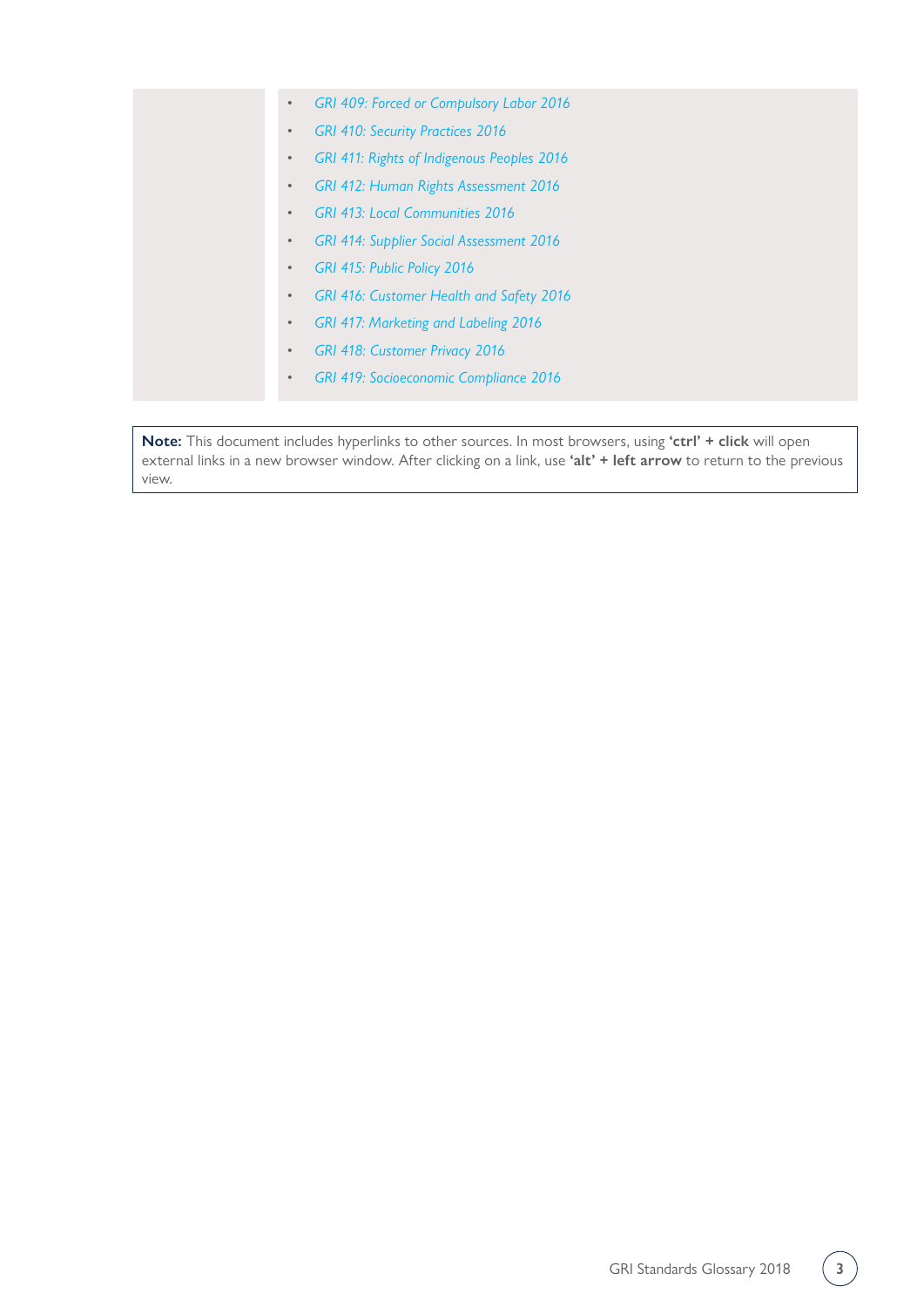# **GRI Standards Glossary**

#### **annual total compensation**

compensation provided over the course of a year

**Note:** Annual total compensation can include compensation such as salary, bonus, stock awards, option awards, non-equity incentive plan compensation, change in pension value and nonqualified deferred compensation earnings, and all other compensation.

#### **anti-competitive behavior**

action of the organization or [employees](#page-7-0) that can result in collusion with potential competitors, with the purpose of limiting the effects of market competition

**Note:** Examples of anti-competitive behavior actions can include fixing prices, coordinating bids, creating market or output restrictions, imposing geographic quotas, or allocating customers, [suppliers,](#page-18-0) geographic areas, and product lines.

#### **anti-trust and monopoly practice**

action of the organization that can result in collusion to erect barriers for entry to the [sector,](#page-16-0) or another collusive action that prevents competition

**Note:** Examples of collusive actions can include unfair business practices, abuse of market position, cartels, anti-competitive mergers, and price-fixing.

#### **area of high biodiversity value**

area not subject to legal protection, but recognized for important biodiversity features by a number of governmental and non-governmental organizations

- **Note 1:** Areas of high biodiversity value include habitats that are a priority for conservation, which are often defined in National Biodiversity Strategies and Action Plans prepared under the United Nations (UN) Convention, 'Convention on Biological Diversity', 1992.
- **Note 2:** Several international conservation organizations have identified particular areas of high biodiversity value.

#### **area protected**

area that is protected from any harm during operational activities, and where the environment remains in its original state with a healthy and functioning ecosystem

#### **area restored**

area that was used during or affected by operational activities, and where remediation measures have either restored the environment to its original state, or to a state where it has a healthy and functioning ecosystem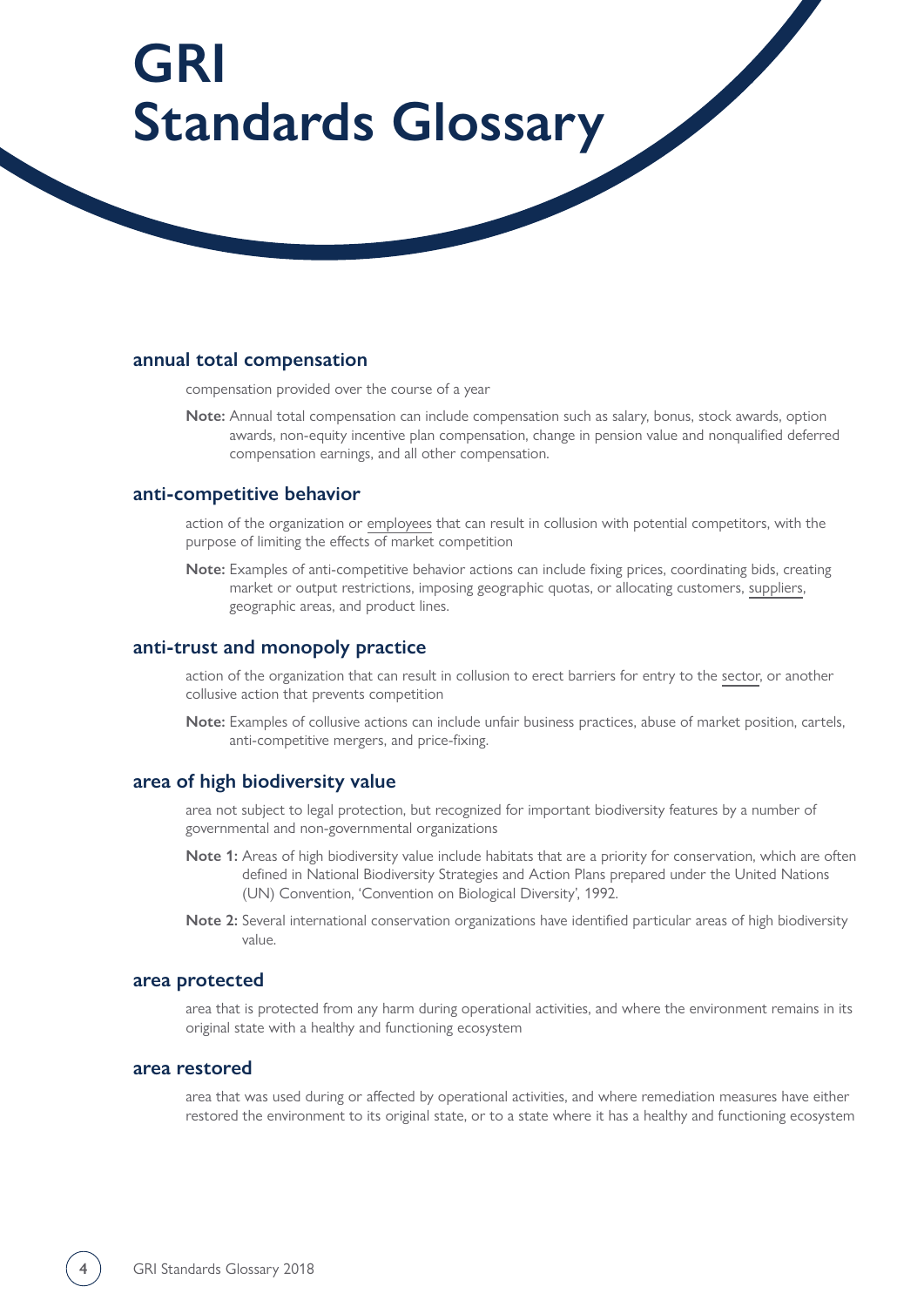#### **base year**

historical datum (such as year) against which a measurement is tracked over time

#### <span id="page-4-1"></span>**baseline**

starting point used for comparisons

**Note:** In the context of energy and emissions reporting, the baseline is the projected energy consumption or emissions in the absence of any reduction activity.

#### <span id="page-4-2"></span>**basic salary**

fixed, minimum amount paid to an [employee](#page-7-0) for performing his or her duties, excluding any additional [remuneration,](#page-15-0) such as payments for overtime working or bonuses

#### <span id="page-4-3"></span>**benefit**

direct benefit provided in the form of financial contributions, care paid for by the organization, or the reimbursement of expenses borne by the [employee](#page-7-0)

**Note:** Redundancy payments over and above legal minimums, lay-off pay, extra employment injury benefit, survivors' benefits, and extra paid holiday entitlements can also be included as a benefit.

#### biogenic carbon dioxide (CO<sub>2</sub>) emission

emission of CO<sub>2</sub> from the combustion or biodegradation of biomass

#### <span id="page-4-4"></span>**breach of customer privacy**

non-compliance with existing legal regulations and (voluntary) standards regarding the protection of [customer privacy](#page-6-0)

#### <span id="page-4-0"></span>carbon dioxide (CO<sub>2</sub>) equivalent

measure used to compare the emissions from various types of [greenhouse gas \(GHG\)](#page-9-0) based on their [global](#page-9-1)  [warming potential \(GWP\)](#page-9-1)

**Note:** The CO<sub>2</sub> equivalent for a gas is determined by multiplying the metric tons of the gas by the associated GWP.

#### <span id="page-4-5"></span>**catchment**

area of land from which all surface runoff and subsurface water, flows through a sequence of streams, rivers, aquifers, and lakes into the sea or another outlet at a single river mouth, estuary, or delta

- **Note 1:** Catchments include associated [groundwater](#page-10-0) areas and might include portions of waterbodies (such as lakes or rivers). In different parts of the world, catchments are also referred to as 'watersheds' or 'basins' (or sub-basins).
- **Note 2:** This definition is based on the Alliance for Water Stewardship (AWS), *AWS International Water Stewardship Standard, Version 1.0*, 2014.

#### **CFC11 (trichlorofluoromethane) equivalent**

measure used to compare various substances based on their relative ozone depletion potential (ODP)

**Note:** The reference level of 1 is the potential of CFC-11 (trichlorofluoromethane) and CFC-12 (dichlorodifluoromethane) to cause ozone depletion.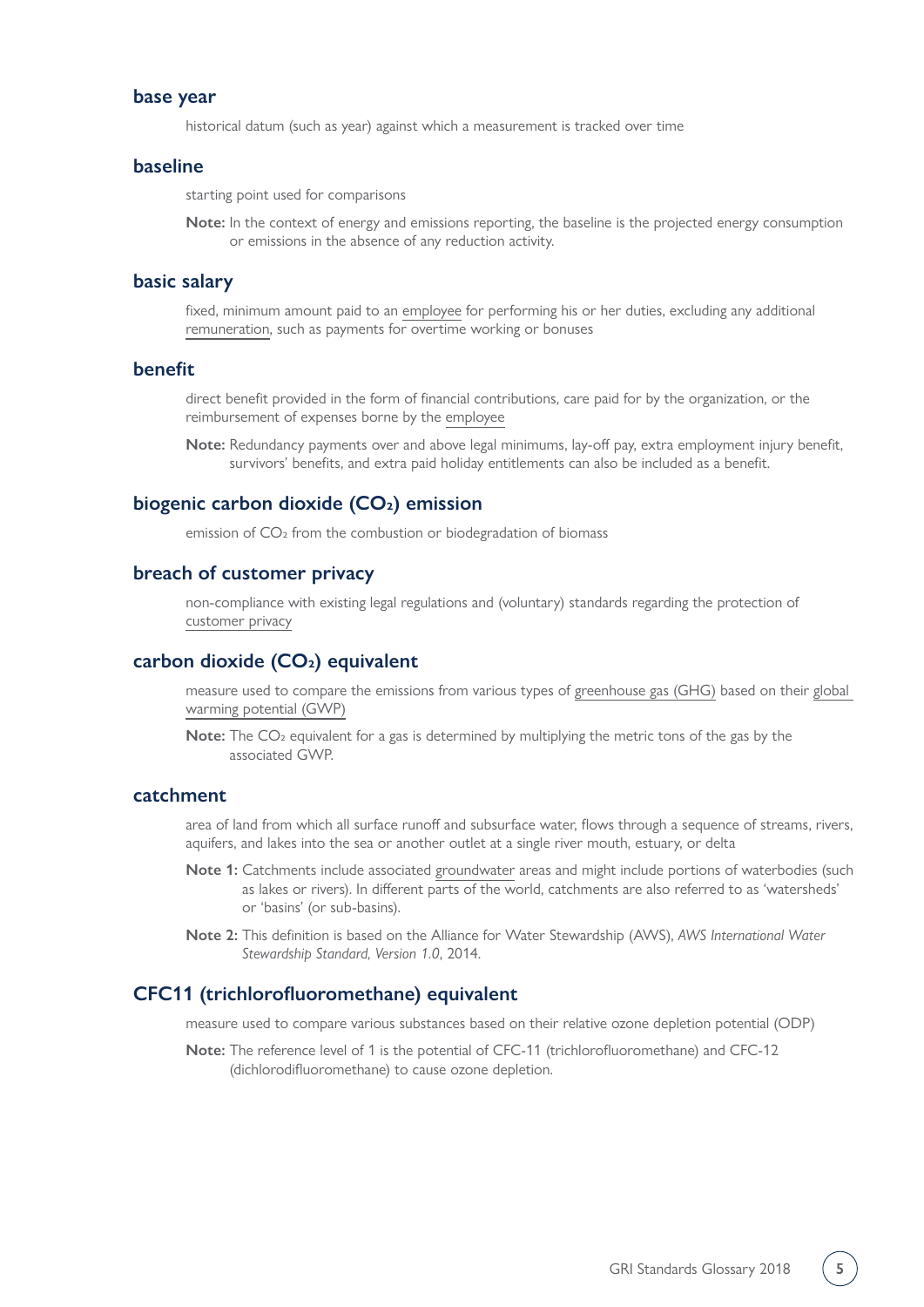#### **child**

person under the age of 15 years, or under the age of completion of compulsory schooling, whichever is higher

- **Note 1:** Exceptions can occur in certain countries where economies and educational facilities are insufficiently developed and a minimum age of 14 years applies. These countries of exception are specified by the International Labour Organization (ILO) in response to a special application by the country concerned and in consultation with representative organizations of employers and workers.
- **Note 2:** The ILO Convention 138, 'Minimum Age Convention', 1973, refers to both child labor and young workers.

#### **clawback**

repayment of previously received compensation required to be made by an executive to his or her employer in the event certain conditions of employment or goals are not met

#### <span id="page-5-1"></span>**close call**

[work-related incident](#page-23-0) where no [injury or ill health](#page-23-1) occurs, but which has the potential to cause these

**Note 1:** A 'close call' might also be referred to as a 'near-miss' or 'near-hit'.

**Note 2:** This definition is based on ISO 45001:2018.

#### **collective action to combat corruption**

voluntary engagement with initiatives and [stakeholders](#page-18-1) to improve the broader operating environment and culture, in order to combat [corruption](#page-6-1)

**Note:** Collective action to combat corruption can include proactive collaboration with peers, governments and the wider public sector, trade unions and civil society organizations.

#### <span id="page-5-0"></span>**collective bargaining**

all negotiations which take place between one or more employers or employers' organizations, on the one hand, and one or more workers' organizations (trade unions), on the other, for determining working conditions and terms of employment or for regulating relations between employers and [workers](#page-21-0)

- **Note 1:** Collective agreements can be at the level of the organization; at the industry level, in countries where that is the practice; or at both.
- **Note 2:** Collective agreements can cover specific groups of workers; for example, those performing a specific activity or working at a specific location.
- **Note 3:** This definition is based on the International Labour Organization (ILO) Convention 154, 'Collective Bargaining Convention', 1981.

#### **community development program**

plan that details actions to minimize, mitigate, or compensate for adverse social and/or economic [impacts](#page-11-0), and/or to identify opportunities or actions to enhance positive impacts of a project on the community

#### **commuting incident**

incident that occurs when the [worker](#page-21-0) is traveling between a place of private activity (e.g., residence, restaurant) and a place of work or workplace

**Note:** Modes of travel include motor vehicles (e.g., motorcycles, cars, trucks, buses), railed vehicles (e.g., trains, trams), bicycles, aircrafts, and walking, among others.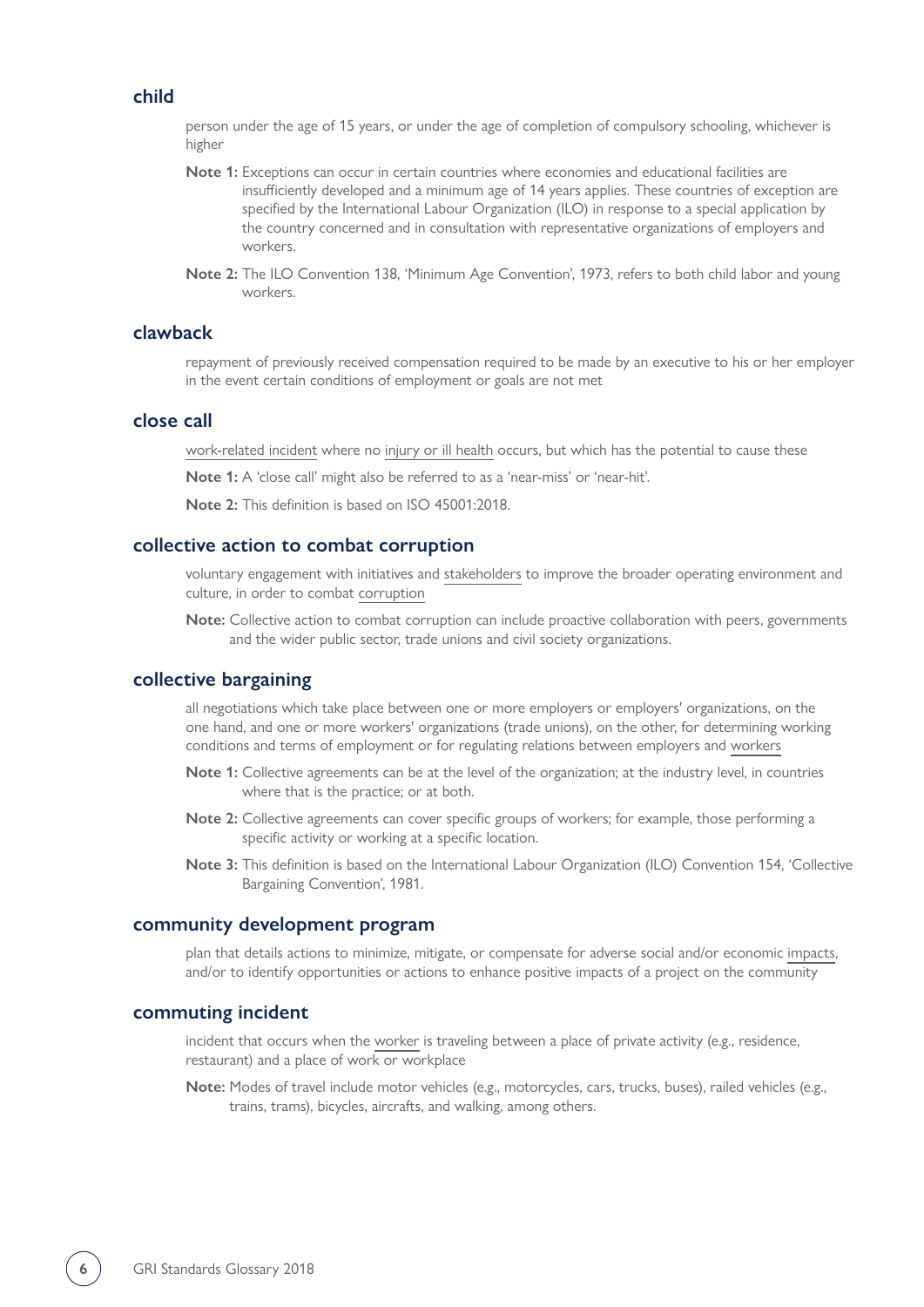#### **confirmed incident of corruption**

incident of [corruption](#page-6-1) that has been found to be substantiated

**Note:** Confirmed incidents of corruption do not include incidents of corruption that are still under investigation in the [reporting period.](#page-16-1)

#### **conflict of interest**

situation where an individual is confronted with choosing between the requirements of his or her function and his or her own private interests

#### **conservation and efficiency initiative**

organizational or technological modification that allows a defined process or task to be carried out using less energy

**Note:** Conservation and efficiency initiatives include process redesign, the conversion and retrofitting of equipment such as energy-efficient lighting, or the elimination of unnecessary energy use due to changes in behavior.

#### **continued employability**

adaptation to the changing demands of the workplace through the acquisition of new skills

#### <span id="page-6-1"></span>**corruption**

'abuse of entrusted power for private gain',<sup>1</sup> which can be instigated by individuals or organizations

**Note:** In the GRI Standards, corruption includes practices such as bribery, facilitation payments, fraud, extortion, collusion, and money laundering. It also includes an offer or receipt of any gift, loan, fee, reward, or other advantage to or from any person as an inducement to do something that is dishonest, illegal, or a breach of trust in the conduct of the enterprise's business.2 This can include cash or in-kind benefits, such as free goods, gifts, and holidays, or special personal services provided for the purpose of an improper advantage, or that can result in moral pressure to receive such an advantage.

#### <span id="page-6-0"></span>**customer privacy**

right of the customer to privacy and personal refuge

- **Note 1:** Customer privacy includes matters such as the protection of data; the use of information or data for their original intended purpose only, unless specifically agreed otherwise; the obligation to observe confidentiality; and the protection of information or data from misuse or theft.
- **Note 2:** Customers are understood to include end-customers (consumers) as well as business-to-business customers.

#### **defined benefit plan**

post-employment benefit plan other than a [defined contribution plan](#page-6-2)

#### <span id="page-6-2"></span>**defined contribution plan**

post-employment benefit plan under which an entity pays fixed contributions into a separate entity (a fund) and will have no legal or constructive obligation to pay further contributions if the fund does not hold sufficient assets to pay all [employee](#page-7-0) benefits relating to employee service in the current and prior periods

1 Transparency International

<sup>2</sup> These definitions are based on Transparency International, 'Business Principles for Countering Bribery', 2011.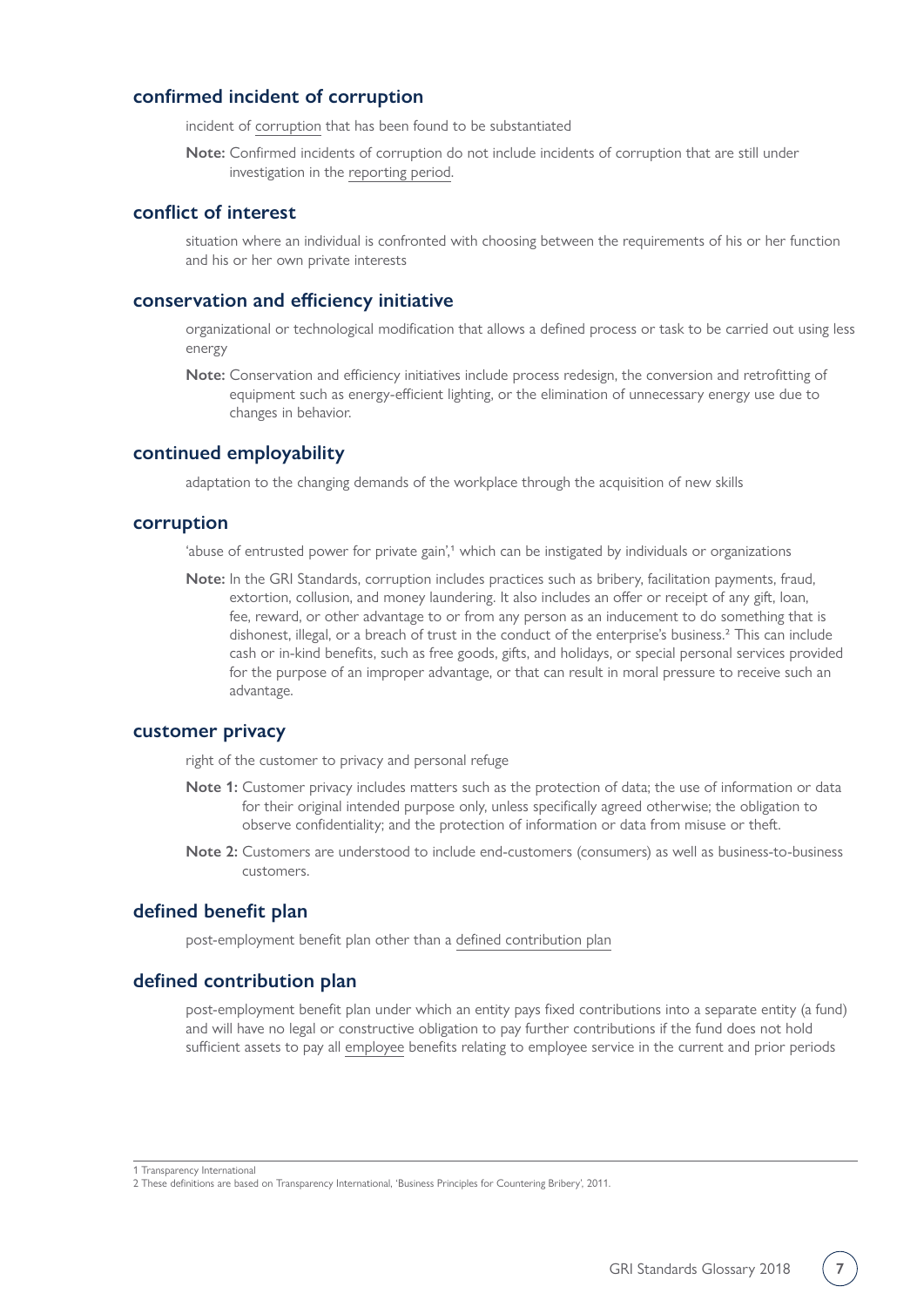#### <span id="page-7-1"></span>**direct [\(Scope](#page-16-2) 1) GHG emissions**

[GHG](#page-9-0) emissions from sources that are owned or controlled by an organization

**Note 1:** A GHG source is any physical unit or process that releases GHG into the atmosphere.

**Note 2:** Direct (Scope 1) GHG emissions can include the CO<sub>2</sub> emissions from fuel consumption.

#### **discrimination**

act and result of treating persons unequally by imposing unequal burdens or denying benefits instead of treating each person fairly on the basis of individual merit

**Note:** Discrimination can also include harassment, defined as a course of comments or actions that are unwelcome, or should reasonably be known to be unwelcome, to the person towards whom they are addressed.

#### **due diligence**

In the context of the GRI Standards, 'due diligence' refers to a process to identify, prevent, mitigate and account for how an organization addresses its actual and potential negative [impacts.](#page-11-0)

**Note:** This definition is based on the Organisation for Economic Co-operation and Development (OECD), *OECD Guidelines for Multinational Enterprises*, 2011, and the United Nations (UN), 'Guiding Principles on Business and Human Rights, Implementing the United Nations "Protect, Respect and Remedy" Framework', 2011.

#### <span id="page-7-2"></span>**effluent**

treated or untreated wastewater that is discharged

**Note:** This definition is based on the Alliance for Water Stewardship (AWS), *AWS International Water Stewardship Standard, Version 1.0*, 2014.

#### <span id="page-7-0"></span>**employee**

individual who is in an employment relationship with the organization, according to national law or its application

#### **employee category**

breakdown of [employees](#page-7-0) by level (such as senior management, middle management) and function (such as technical, administrative, production)

**Note:** This information is derived from the organization's own human resources system.

#### **employee turnover**

[employees](#page-7-0) who leave the organization voluntarily or due to dismissal, retirement, or death in service

#### **employment contract**

contract as recognized under national law or practice that can be written, verbal, or implicit (that is, when all the characteristics of employment are present but without a written or witnessed verbal contract)

*Indefinite or permanent contract:* A permanent employment contract is a contract with an [employee,](#page-7-0) for fulltime or part-time work, for an indeterminate period.

*Fixed term or temporary contract:* A fixed term employment contract is an employment contract as defined above that ends when a specific time period expires, or when a specific task that has a time estimate attached is completed. A temporary employment contract is of limited duration, and is terminated by a specific event, including the end of a project or work phase or return of replaced employees.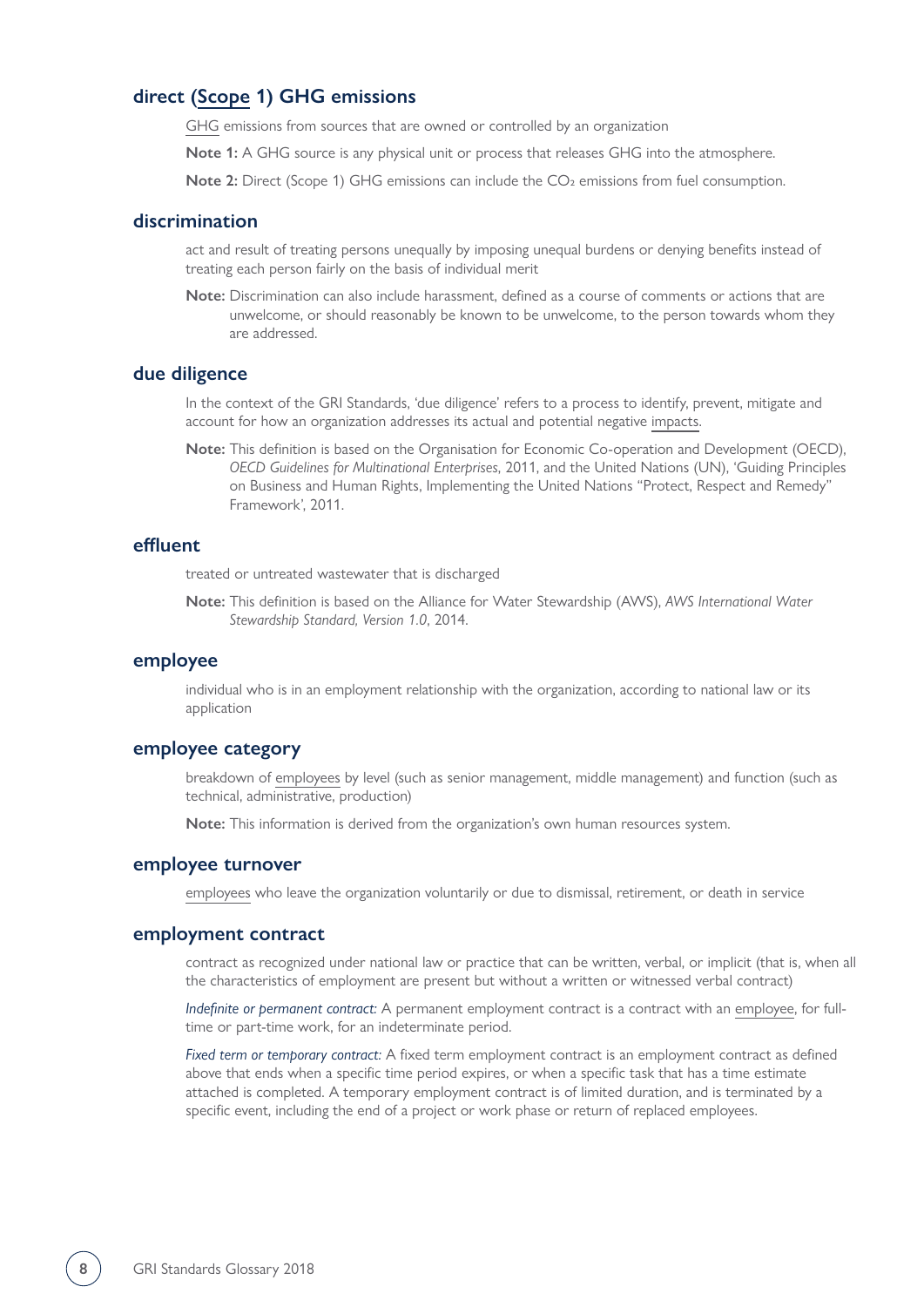#### <span id="page-8-2"></span>**employment type**

*Full-time:* A 'full-time [employee'](#page-7-0) is an employee whose working hours per week, month, or year are defined according to national legislation and practice regarding working time (such as national legislation which defines that 'full-time' means a minimum of nine months per year and a minimum of 30 hours per week).

*Part-time:* A 'part-time employee' is an employee whose working hours per week, month, or year are less than 'full-time' as defined above.

#### <span id="page-8-1"></span>**energy indirect ([Scope](#page-16-2) 2) GHG emissions**

[GHG](#page-9-0) emissions that result from the generation of purchased or acquired electricity, heating, cooling, and steam consumed by an organization

#### **energy reduction**

amount of energy no longer used or needed to carry out the same processes or tasks

**Note:** Energy reduction does not include overall reduction in energy consumption from reducing production capacity or outsourcing organizational activities.

#### **entry level wage**

full-time wage in the lowest employment category

**Note:** Intern or apprentice wages are not considered entry level wages.

#### **environmental laws and regulations**

laws and regulations related to all types of environmental issues applicable to the organization

- **Note 1:** Environmental issues can include those such as emissions, effluents, and waste, as well as material use, energy, water, and biodiversity.
- **Note 2:** Environmental laws and regulations can include binding voluntary agreements that are made with regulatory authorities and developed as a substitute for implementing a new regulation.
- **Note 3:** Voluntary agreements can be applicable if the organization directly joins the agreement, or if public agencies make the agreement applicable to organizations in their territory through legislation or regulation.

#### **environmental protection expenditure**

expenditure on environmental protection by the organization, or on its behalf, to prevent, reduce, control, and document environmental aspects, [impacts,](#page-11-0) and hazards

**Note:** Environmental protection expenditures also include expenditures on disposal, treatment, sanitation, and clean-up.

#### <span id="page-8-0"></span>**exposure**

quantity of time spent at or the nature of contact with certain environments that possess various degrees and kinds of [hazard](#page-22-0), or proximity to a condition that might cause [injury or ill health](#page-23-1) (e.g., chemicals, radiation, high pressure, noise, fire, explosives)

#### **financial assistance**

direct or indirect financial benefits that do not represent a transaction of goods and [services,](#page-17-0) but which are an incentive or compensation for actions taken, the cost of an asset, or expenses incurred

**Note:** The provider of financial assistance does not expect a direct financial return from the assistance offered.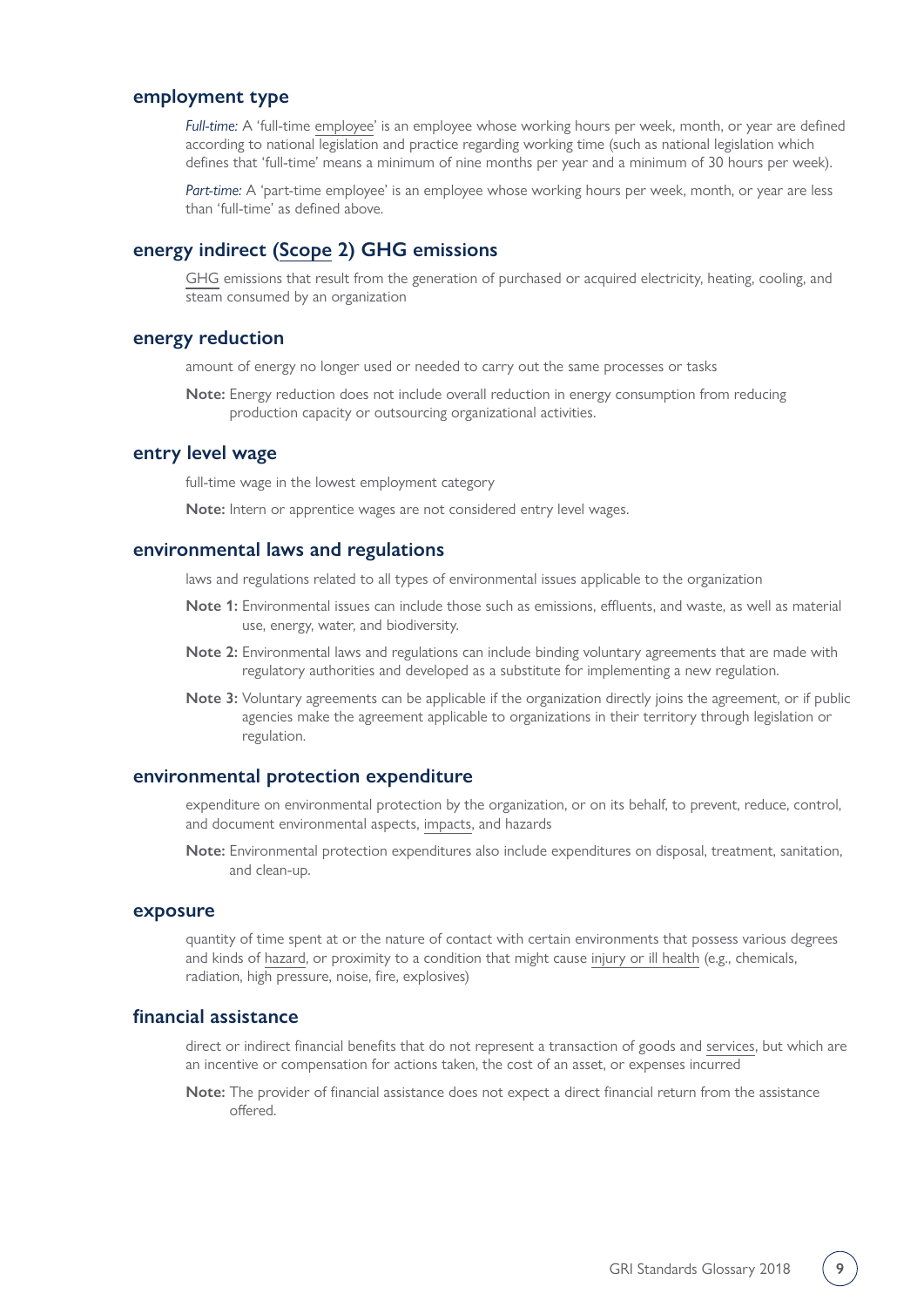#### **forced or compulsory labor**

all work and service that is exacted from any person under the menace of any penalty and for which the said person has not offered herself or himself voluntarily

- **Note 1:** The most extreme examples of forced or compulsory labor are slave labor and bonded labor, but debts can also be used as a means of maintaining [workers](#page-21-0) in a state of forced labor.
- **Note 2:** Indicators of forced labor include withholding identity papers, requiring compulsory deposits, and compelling workers, under threat of firing, to work extra hours to which they have not previously agreed.
- **Note 3:** This definition is based on International Labour Organization (ILO) Convention 29, 'Forced Labour Convention', 1930.

#### **formal agreement**

written document signed by all relevant parties declaring a mutual intention to abide by what is stipulated in the document

**Note:** A formal agreement can include, for example, a local [collective bargaining](#page-5-0) agreement, or a national or international framework agreement.

#### **formal joint management–worker health and safety committee**

committee composed of management and [worker representatives,](#page-22-1) whose function is integrated into an organizational structure, and which operates according to agreed written policies, procedures, and rules, and helps facilitate worker [participation](#page-22-2) and [consultation](#page-22-3) on matters of occupational health and safety

#### **freedom of association**

right of employers and [workers](#page-21-0) to form, to join and to run their own organizations without prior authorization or interference by the state or any other entity

#### **freshwater**

water with concentration of total dissolved solids equal to or below 1,000 mg/L

**Note:** This definition is based on ISO 14046:2014; the United States Geological Survey (USGS), *Water Science Glossary of Terms*, [water.usgs.gov/edu/dictionary.html](https://water.usgs.gov/edu/dictionary.html), accessed on 1 June 2018; and the World Health Organization (WHO), *Guidelines for Drinking-water Quality*, 2017.

#### **full coverage**

plan assets that meet or exceed plan obligations

#### <span id="page-9-1"></span>**global warming potential (GWP)**

value describing the radiative forcing impact of one unit of a given [GHG](#page-9-0) relative to one unit of CO<sub>2</sub> over a given period of time

**Note:** GWP values convert GHG emissions data for non-CO<sub>2</sub> gases into units of CO<sub>2</sub> equivalent.

#### **governance body**

committee or board responsible for the strategic guidance of the organization, the effective monitoring of management, and the accountability of management to the broader organization and its [stakeholders](#page-18-1)

#### <span id="page-9-0"></span>**greenhouse gas (GHG)**

gas that contributes to the greenhouse effect by absorbing infrared radiation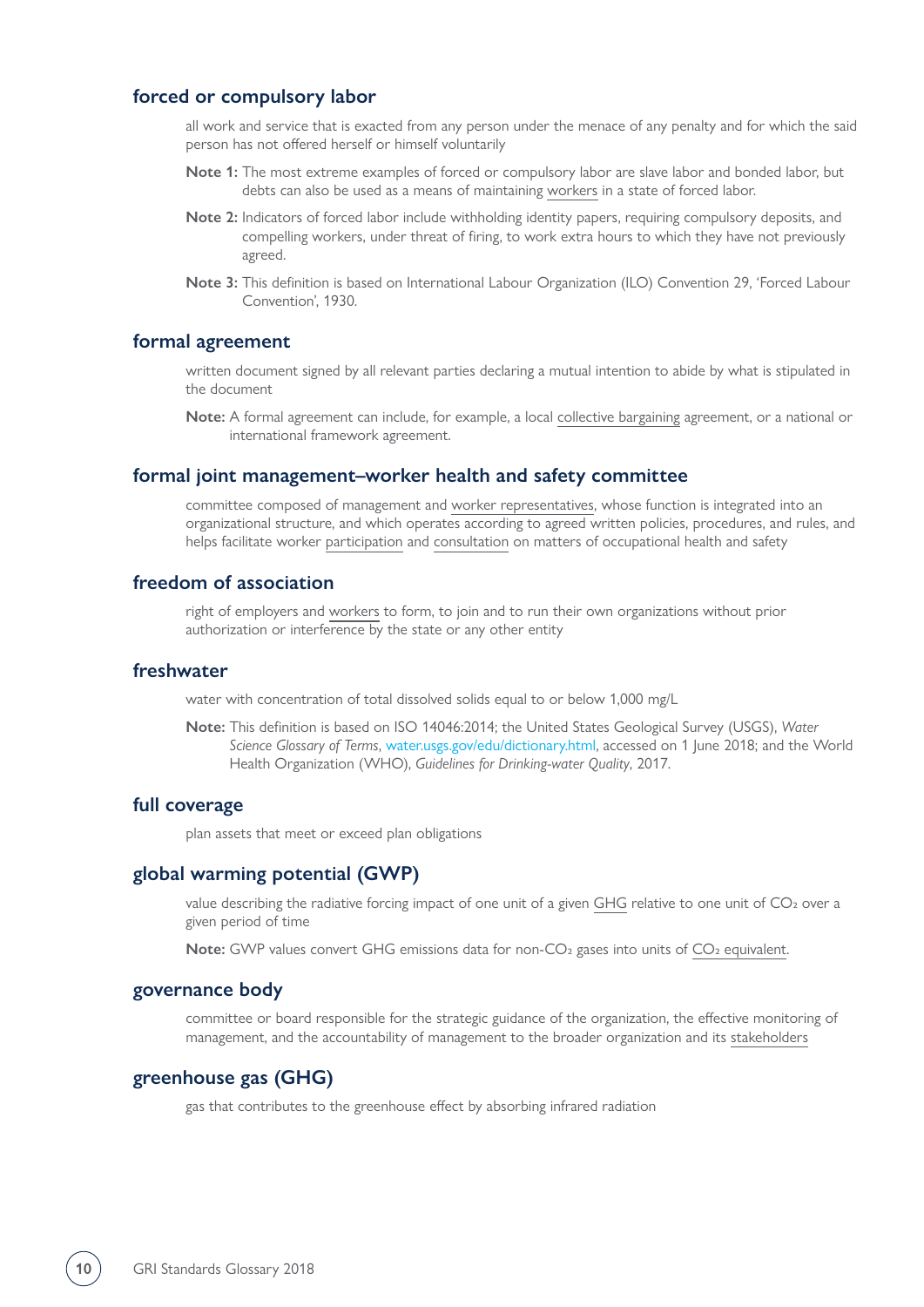#### **greenhouse gas (GHG) trade**

purchase, sale or transfer of [GHG](#page-9-0) emission offsets or allowances

#### **grievance mechanism**

system consisting of procedures, roles and rules for receiving complaints and providing remedy

**Note:** Effective grievance mechanisms are expected to be legitimate, accessible, predictable, equitable, transparent, rights-compatible, and a source of continuous learning. For operational-level mechanisms to be effective, they are expected to be based on engagement and dialogue. For a description of each of these criteria, see Guiding Principle 31 in the United Nations (UN), 'Guiding Principles on Business and Human Rights, Implementing the United Nations "Protect, Respect and Remedy" Framework', 2011.

#### <span id="page-10-0"></span>**groundwater**

water that is being held in, and that can be recovered from, an underground formation

**Note:** This definition comes from ISO 14046:2014.

#### **health promotion**

process of enabling people to increase control over and improve their health

- **Note 1:** The terms 'health promotion', 'wellbeing', and 'wellness' are often used interchangeably.
- **Note 2:** This definition comes from the World Health Organization (WHO), 'Ottawa Charter for Health Promotion', 1986.

#### **hierarchy of controls**

systematic approach to enhance occupational health and safety, eliminate [hazards](#page-22-0), and minimize [risks](#page-13-0)

- **Note 1:** The hierarchy of controls seeks to protect workers by ranking the ways in which hazards can be controlled. Each control in the hierarchy is considered less effective than the one before it. The priority is to eliminate the hazard, which is the most effective way to control it.
- **Note 2:** The International Labour Organization (ILO) *Guidelines on Occupational Safety and Health Management Systems* from 2001 and ISO 45001:2018 list the following preventive and protective measures in the following order of priority:
	- eliminate the hazard/risk;
	- substitute the hazard/risk with less hazardous processes, operations, materials, or equipment;
	- control the hazard/risk at source, through the use of engineering controls or organizational measures;
	- minimize the hazard/risk by the design of safe work systems, which include administrative control measures;
	- where residual hazards/risks cannot be controlled by collective measures, provide for appropriate personal protective equipment, including clothing, at no cost, and implement measures to ensure its use and maintenance.

#### <span id="page-10-1"></span>**high-consequence work-related injury**

[work-related injury](#page-23-1) that results in a fatality or in an injury from which the worker cannot, does not, or is not expected to recover fully to pre-injury health status within 6 months

#### <span id="page-10-2"></span>**highest governance body**

formalized group of persons charged with ultimate authority in an organization

**Note:** In instances where the highest governance body consists of [two tiers,](#page-20-0) both tiers are to be included.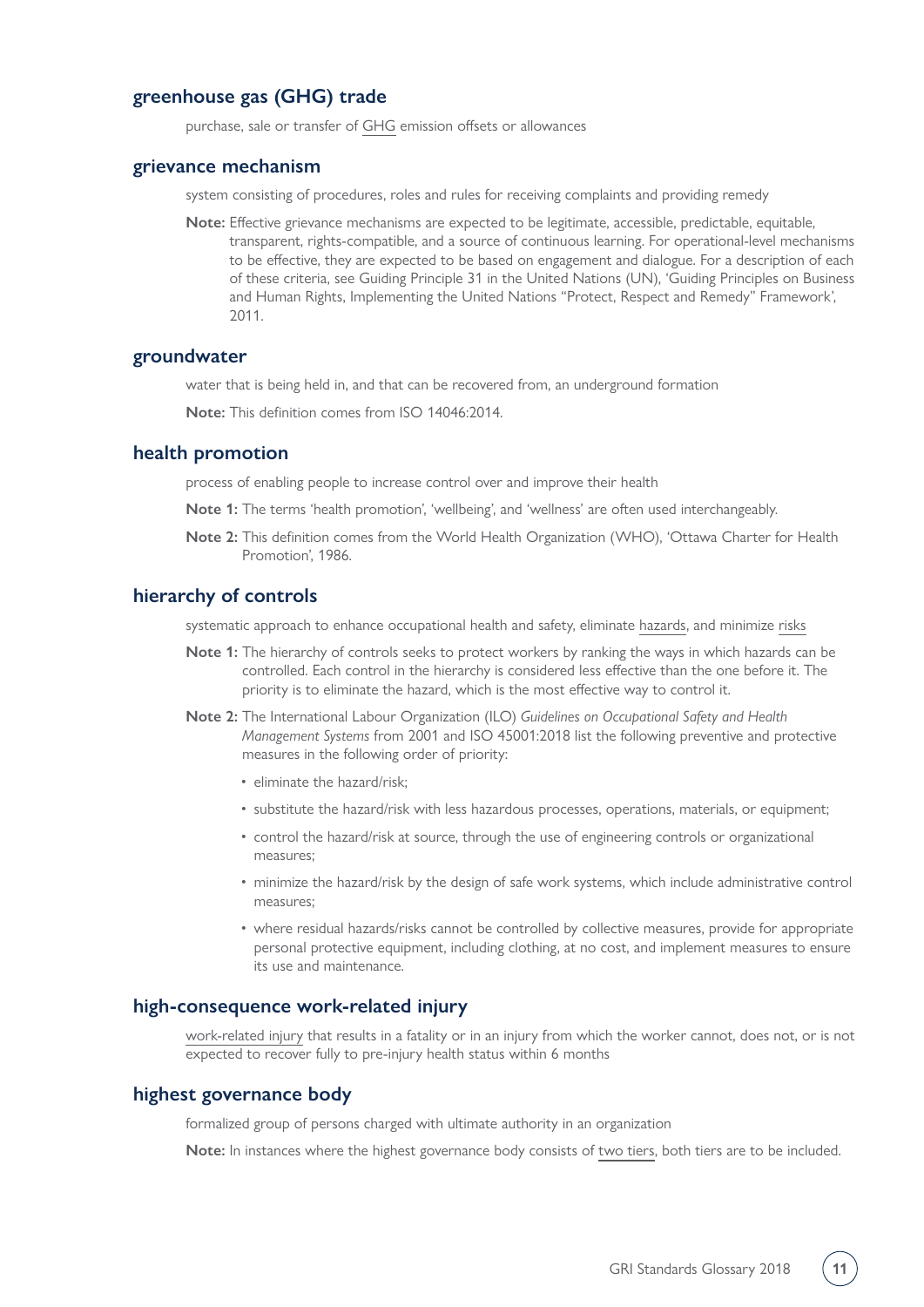#### **high-potential work-related incident**

[work-related incident](#page-23-0) with a high probability of causing a [high-consequence injury](#page-10-1)

**Note:** Examples of high-potential incidents might include incidents involving malfunctioning equipment, explosions, or vehicle collisions with a high probability of causing a high-consequence injury.

#### **human rights clause**

specific term in a written agreement that defines minimum expectations of performance with respect to human rights as a requirement for investment

#### **human rights review**

formal or documented assessment process that applies a set of human rights performance criteria

#### <span id="page-11-0"></span>**impact**

In the GRI Standards, unless otherwise stated, 'impact' refers to the effect an organization has on the economy, the environment, and/or society, which in turn can indicate its contribution (positive or negative) to [sustainable development.](#page-19-0)

- **Note 1:** In the GRI Standards, the term 'impact' can refer to positive, negative, actual, potential, direct, indirect, short-term, long-term, intended, or unintended impacts.
- **Note 2:** Impacts on the economy, environment, and/or society can also be related to consequences for the organization itself. For example, an impact on the economy, environment, and/or society can lead to consequences for the organization's business model, reputation, or ability to achieve its objectives.

#### **indicator of diversity**

indicator of diversity for which the organization gathers data

**Note:** Examples of indicators of diversity can include age, ancestry and ethnic origin, citizenship, creed, disability, and gender.

#### <span id="page-11-1"></span>**indigenous peoples**

indigenous peoples are generally identified as:

- tribal peoples in independent countries whose social, cultural and economic conditions distinguish them from other sections of the national community, and whose status is regulated wholly or partially by their own customs or traditions or by special laws or regulations;
- peoples in independent countries who are regarded as indigenous on account of their descent from the populations which inhabited the country, or a geographical region to which the country belongs, at the time of conquest or colonization or the establishment of present state boundaries and who, irrespective of their legal status, retain some or all of their own social, economic, cultural and political institutions.
- **Note:** This definition comes from the International Labour Organization (ILO) Convention 169, 'Indigenous and Tribal Peoples Convention', 1989.

#### **indirect [political contribution](#page-14-0)**

financial or in-kind support to political parties, their representatives, or candidates for office made through an intermediary organization such as a lobbyist or charity, or support given to an organization such as a think tank or trade association linked to or supporting particular political parties or causes

#### **infrastructure**

facilities built primarily to provide a public service or good rather than a commercial purpose, and from which an organization does not seek to gain direct economic benefit

**Note:** Examples of facilities can include water supply facilities, roads, schools, and hospitals, among others.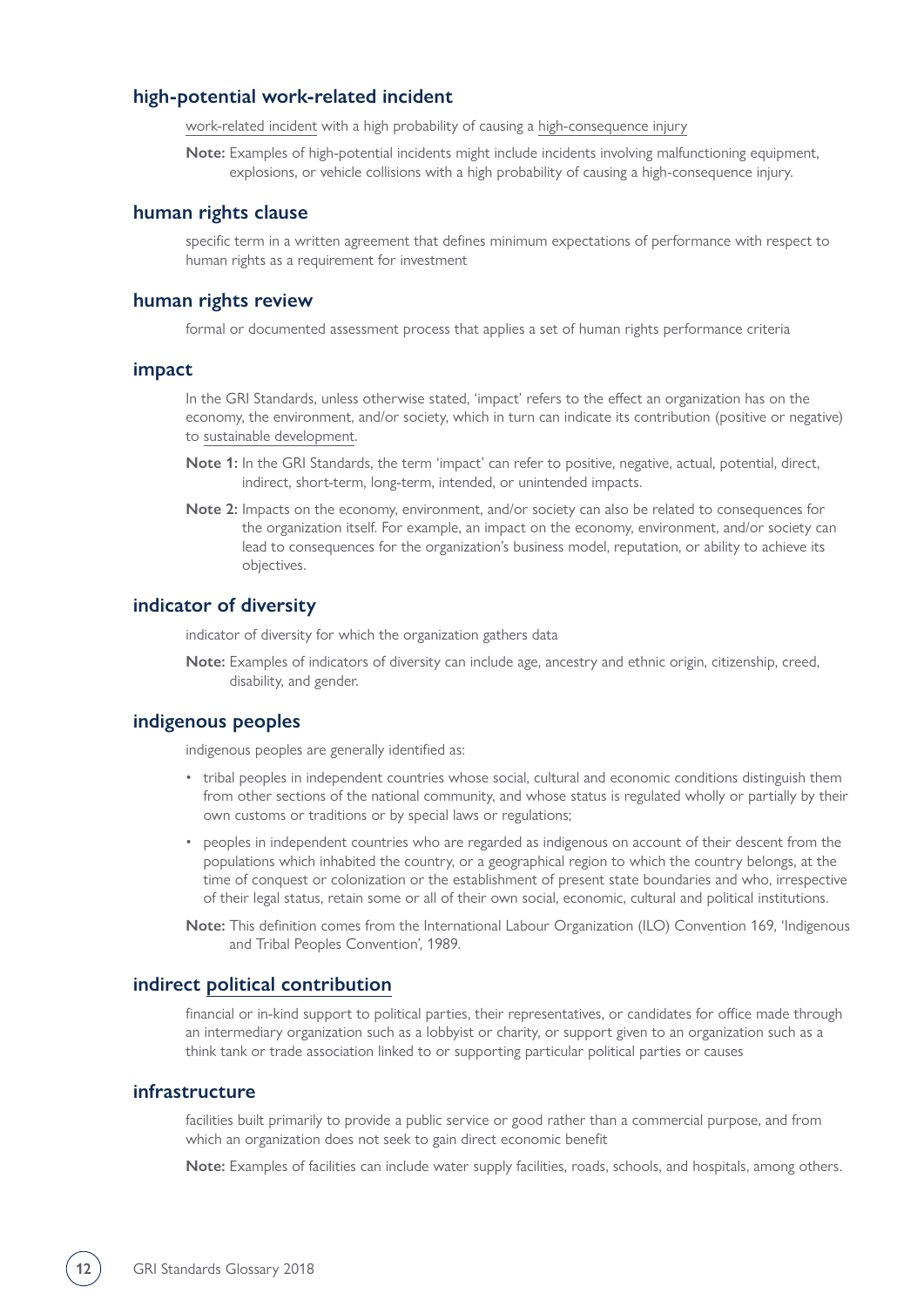#### <span id="page-12-1"></span>**local community**

persons or groups of persons living and/or working in any areas that are economically, socially or environmentally impacted (positively or negatively) by an organization's operations

**Note:** The local community can range from persons living adjacent to an organization's operations, to those living at a distance who are still likely to be impacted by these operations.

#### **local minimum wage**

minimum compensation for employment per hour, or other unit of time, allowed under law

**Note:** Some countries have numerous minimum wages, such as by state or province or by employment category.

#### **local supplier**

organization or person that provides a [product](#page-14-1) or [service](#page-17-0) to the reporting organization, and that is based in the same geographic market as the reporting organization (that is, no transnational payments are made to a local [supplier](#page-18-0))

**Note:** The geographic definition of 'local' can include the community surrounding operations, a region within a country or a country.

#### **management approach disclosure**

narrative description about how an organization manages its [material topics](#page-12-0) and their related [impacts](#page-11-0)

**Note:** Disclosures about an organization's management approach also provide context for the information reported using topic-specific Standards (series 200, 300, and 400).

#### **marketing communication**

combination of strategies, systems, methods, and activities used by the organization to promote its reputation, brands, [products](#page-14-1), and [services](#page-17-0) to target audiences

**Note:** Marketing communications can include activities such as advertising, personal selling, promotion, public relations, social media and sponsorship.

#### <span id="page-12-0"></span>**material topic**

[topic](#page-19-1) that reflects a reporting organization's significant economic, environmental and social [impacts](#page-11-0); or that substantively influences the assessments and decisions of [stakeholders](#page-18-1)

- **Note 1:** For more information on identifying a material topic, see the [Reporting Principles for defining](https://www.globalreporting.org/standards/media/1036/gri-101-foundation-2016.pdf#page=8)  [report content](https://www.globalreporting.org/standards/media/1036/gri-101-foundation-2016.pdf#page=8) in *GRI 101: Foundation*.
- **Note 2:** To prepare a report in accordance with the GRI Standards, an organization is required to report on its material topics.
- **Note 3:** Material topics can include, but are not limited to, the topics covered by the GRI Standards in the 200, 300, and 400 series.

#### **non-renewable energy source**

energy source that cannot be replenished, reproduced, grown or generated in a short time period through ecological cycles or agricultural processes

**Note:** Non-renewable energy sources can include fuel distilled from petroleum or crude oil, such as gasoline, diesel fuel, jet fuel, and heating oil; natural gas, such as compressed natural gas (CNG), and liquefied natural gas (LNG); fuels extracted from natural gas processing and petroleum refining, such as butane, propane, and liquefied petroleum gas (LPG); coal; and nuclear power.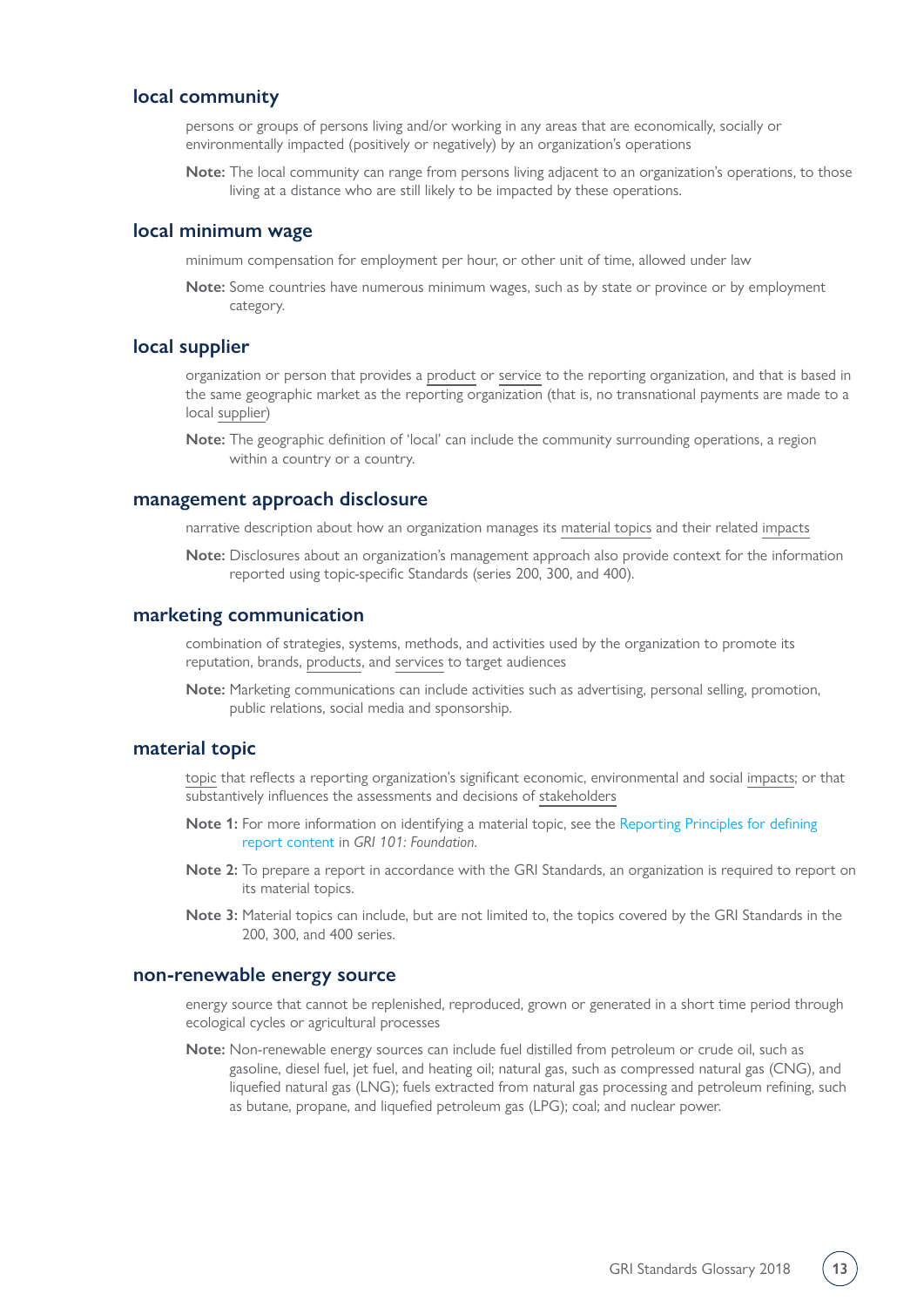#### **non-renewable material**

resource that does not renew in short time periods

**Note:** Examples of non-renewable materials can include minerals, metals, oil, gas, or coal.

#### **occupational health and safety management system**

set of interrelated or interacting elements to establish an occupational health and safety policy and objectives, and to achieve those objectives

**Note:** This definition comes from the International Labour Organization (ILO), *Guidelines on Occupational Safety and Health Management Systems, ILO-OSH 2001*, 2001.

#### <span id="page-13-0"></span>**occupational health and safety risk**

combination of the likelihood of occurrence of a work-related hazardous situation or [exposure,](#page-8-0) and the severity of [injury or ill health](#page-23-1) that can be caused by the situation or exposure

**Note:** This definition is based on ISO 45001:2018.

#### **occupational health services**

services entrusted with essentially preventive functions, and responsible for advising the employer, the [workers](#page-21-0), and their [representatives](#page-22-1) in the undertaking, on the requirements for establishing and maintaining a safe and healthy work environment, which will facilitate optimal physical and mental health in relation to work and the adaptation of work to the capabilities of workers in the light of their state of physical and mental health

**Note 1:** Functions of occupational health services include:

- surveillance of factors in the work environment, including any sanitary installations, canteens, and housing provided to workers, or in work practices, which might affect workers' health;
- surveillance of workers' health in relation to work;
- advice on occupational health, safety, and hygiene;
- advice on ergonomics, and on individual and collective protective equipment;
- promotion of the adaptation of work to the worker;
- organization of first aid and emergency treatment.
- **Note 2:** This definition comes from the International Labour Organization (ILO) Convention 161, 'Occupational Health Services Convention', 1985.

#### **operation with significant actual or potential negative impacts on local communities**

an operation, considered alone or in combination with the characteristics of [local communities](#page-12-1), that has a higher than average potential of negative [impacts,](#page-11-0) or actual negative impacts, on the social, economic or environmental well-being of local communities

**Note:** Examples of negative impacts on local communities can include impacts to local community health and safety.

#### <span id="page-13-1"></span>**other indirect [\(Scope](#page-16-2) 3) GHG emissions**

indirect [GHG](#page-9-0) emissions not included in [energy indirect \(Scope 2\) GHG emissions](#page-8-1) that occur outside of the organization, including both upstream and downstream emissions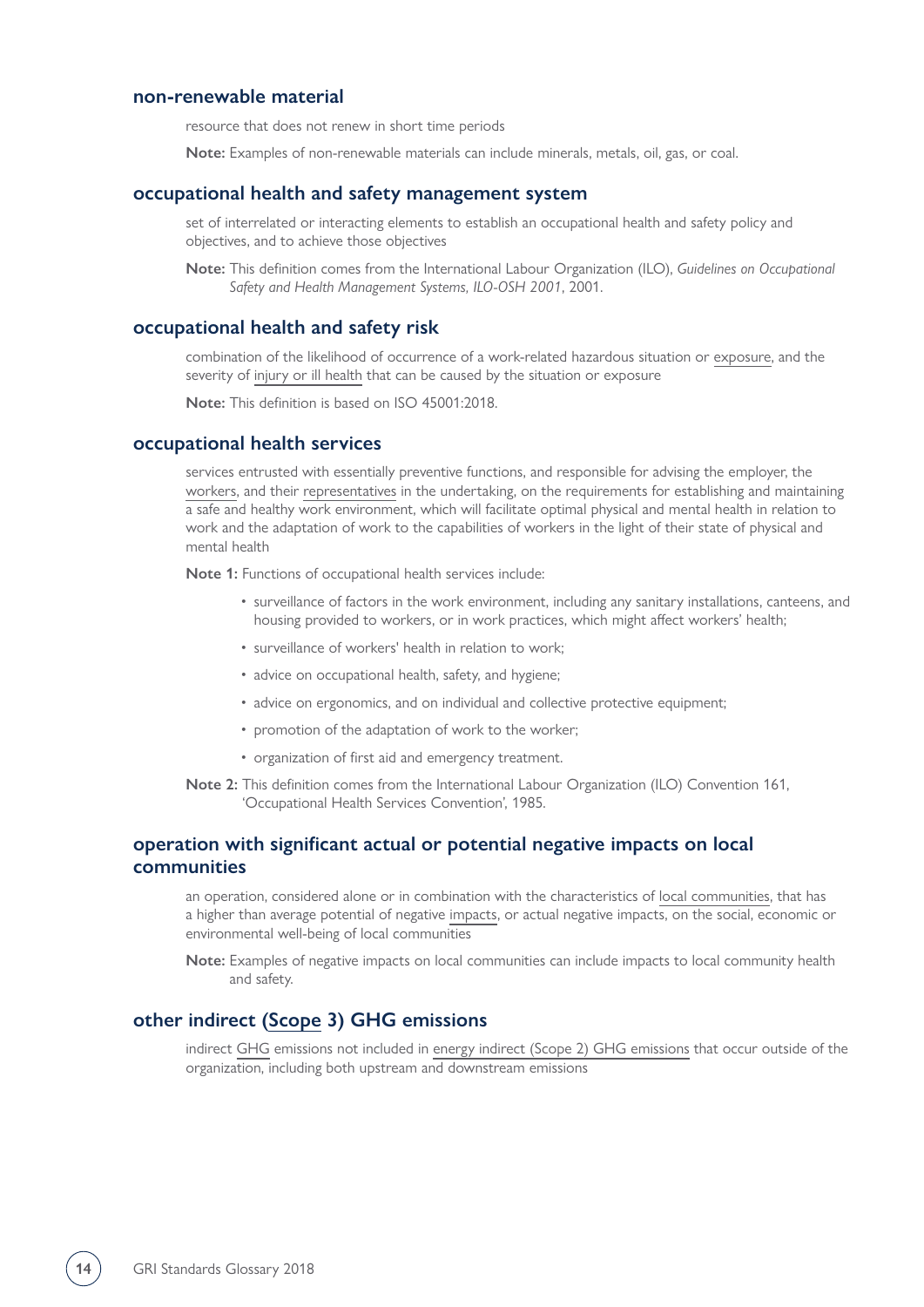#### **ozone-depleting substance (ODS)**

substance with an ozone depletion potential (ODP) greater than 0 that can deplete the stratospheric ozone layer

**Note:** Most ODS are controlled under the United Nations Environment Programme (UNEP), 'Montreal Protocol on Substances that Deplete the Ozone Layer', 1987, and its amendments, and include chlorofluorocarbons (CFCs), hydrochlorofluorocarbons (HCFCs), halons, and methyl bromide.

#### **parental leave**

leave granted to men and women [employees](#page-7-0) on the grounds of the birth of a child

#### <span id="page-14-0"></span>**political contribution**

financial or in-kind support given directly or indirectly to political parties, their elected representatives, or persons seeking political office

- **Note 1:** Financial contributions can include donations, loans, sponsorships, retainers, or the purchase of tickets for fundraising events.
- **Note 2:** In-kind contributions can include advertising, use of facilities, design and printing, donation of equipment, or the provision of board membership, employment or consultancy work for elected politicians or candidates for office.

#### **produced water**

water that enters an organization's boundary as a result of extraction (e.g., crude oil), processing (e.g., sugar cane crushing), or use of any raw material, and has to consequently be managed by the organization

**Note:** This definition is based on CDP, *CDP Water Security Reporting Guidance*, 2018.

#### <span id="page-14-1"></span>**product**

article or substance that is offered for sale or is part of a [service](#page-17-0) delivered by an organization

#### **product and service information and labeling**

information and labeling are used synonymously, and describe communication delivered with the [product](#page-14-1) or [service](#page-17-0), describing its characteristics

#### **product or service category**

group of related [products](#page-14-1) or [services](#page-17-0) sharing a common, managed set of features that satisfy the specific needs of a selected market

#### **protected area**

geographic area that is designated, regulated, or managed to achieve specific conservation objectives

#### **reclaimed**

refers to collecting, reusing, or recycling [products](#page-14-1) and their packaging materials at the end of their useful lives

- **Note 1:** Collection and treatment can be carried out by the manufacturer of the product or by a contractor.
- **Note 2:** Reclaimed items can include products and their packaging materials that are collected by or on behalf of the organization; separated into raw materials (such as steel, glass, paper, some kinds of plastic) or components; and/or used by the organization or other users.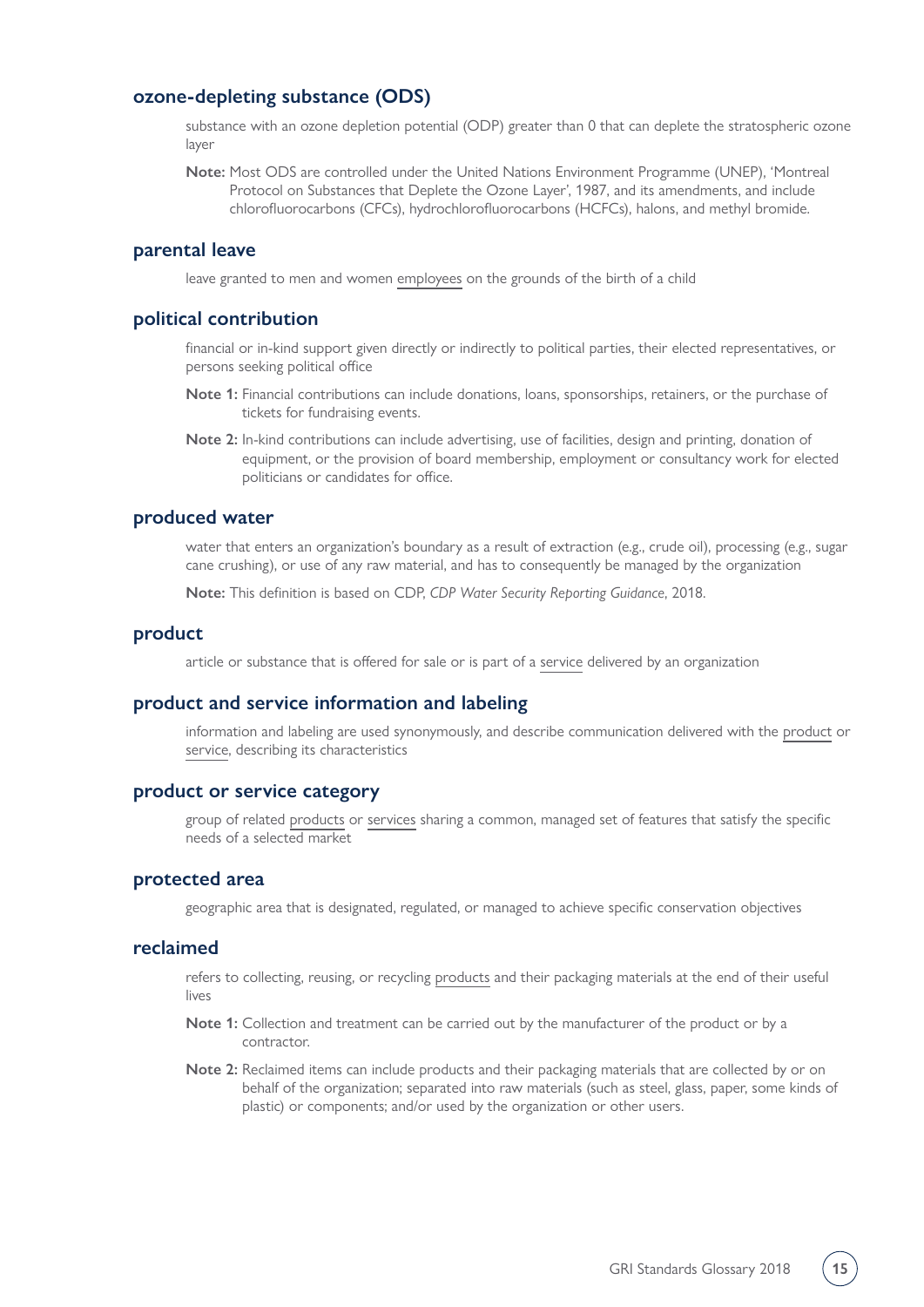#### **recordable work-related injury or ill health**

[work-related injury or ill health](#page-23-1) that results in any of the following: death, days away from work, restricted work or transfer to another job, medical treatment beyond first aid, or loss of consciousness; or significant injury or ill health diagnosed by a physician or other licensed healthcare professional, even if it does not result in death, days away from work, restricted work or job transfer, medical treatment beyond first aid, or loss of consciousness

**Note:** This definition is based on the United States Occupational Safety and Health Administration, *General recording criteria 1904.7*, [https://www.osha.gov/pls/oshaweb/owadisp.show\\_document?p\\_](https://www.osha.gov/pls/oshaweb/owadisp.show_document?p_table=STANDARDS&p_id=9638)  [table=STANDARDS&p\\_id=9638,](https://www.osha.gov/pls/oshaweb/owadisp.show_document?p_table=STANDARDS&p_id=9638) accessed on 1 June 2018.

#### **recycled input material**

material that replaces virgin materials, which are purchased or obtained from internal or external sources, and that are not by-products and non-product outputs (NPO) produced by the organization

#### **reduction of greenhouse gas (GHG) emissions**

decrease in [GHG](#page-9-0) emissions or increase in removal or storage of GHG from the atmosphere, relative to [baseline](#page-4-1) emissions

**Note:** Primary effects will result in GHG reductions, as will some secondary effects. An initiative's total GHG reductions are quantified as the sum of its associated primary effect(s) and any significant secondary effects (which may involve decreases or countervailing increases in GHG emissions).

#### **regular performance and career development review**

review based on criteria known to the [employee](#page-7-0) and his or her superior

- **Note 1:** The review is undertaken with the knowledge of the employee at least once per year.
- **Note 2:** The review can include an evaluation by the employee's direct superior, peers, or a wider range of employees. The review can also involve the human resources department.

#### <span id="page-15-0"></span>**remuneration**

[basic salary](#page-4-2) plus additional amounts paid to a [worker](#page-21-0)

**Note:** Examples of additional amounts paid to a worker can include those based on years of service, bonuses including cash and equity such as stocks and shares, benefit payments, overtime, time owed, and any additional allowances, such as transportation, living and childcare allowances.

#### **renewable energy source**

energy source that is capable of being replenished in a short time through ecological cycles or agricultural processes

**Note:** Renewable energy sources can include geothermal, wind, solar, hydro, and biomass.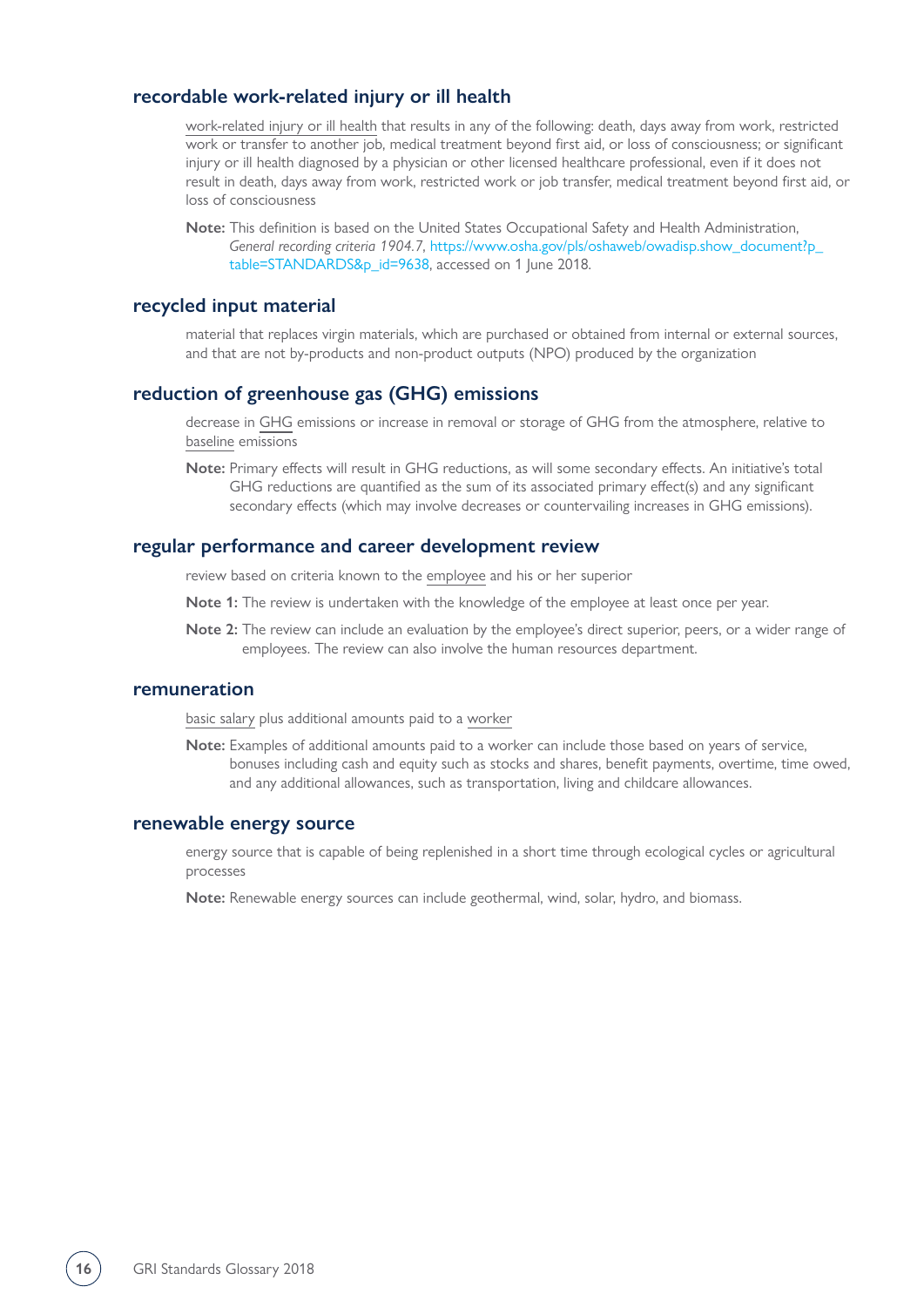#### **renewable material**

material that is derived from plentiful resources that are quickly replenished by ecological cycles or agricultural processes, so that the services provided by these and other linked resources are not endangered and remain available for the next generation

**Note:** The following references informed the definition of renewable material:

- European Environment Information and Observation Network (EIONET), *GEMET Thesaurus Renewable Raw Material*, [http://www.eionet.europa.eu/gemet/concept?ns=1&cp=7084,](http://www.eionet.europa.eu/gemet/concept?ns=1&cp=7084) accessed on 1 September 2016.
- National Non-Food Crops Centre (NNFCC), *Glossary Renewable Materials*, <http://www.nnfcc.co.uk/glossary>, accessed on 1 September 2016.
- Organisation for Economic Co-operation and Development (OECD), *Resource Productivity in the G8 and the OECD – A report in the Framework of the Kobe 3R Action Plan*, [http://www.oecd.org/env/waste/47944428.pdf,](http://www.oecd.org/env/waste/47944428.pdf) accessed on 1 September 2016.
- United Nations (UN), European Commission (EC), International Monetary Fund (IMF), Organisation for Economic and Co-operation and Development (OECD), and World Bank, *Integrated Environmental and Economic Accounting – Handbook of National Accounting*, 2003.

#### <span id="page-16-1"></span>**reporting period**

specific time span covered by the information reported

**Note:** Unless otherwise stated, the GRI Standards require information from the organization's chosen reporting period.

#### **Reporting Principle**

concept that describes the outcomes a report is expected to achieve, and that guides decisions made throughout the reporting process around report content or quality

#### **runoff**

part of precipitation that flows towards a river on the ground surface (i.e., surface runoff) or within the soil (i.e., subsurface flow)

**Note:** This definition is based on the United Nations Educational, Scientific and Cultural Organization (UNESCO), *UNESCO International Glossary of Hydrology*, 2012.

#### <span id="page-16-2"></span>**Scope of GHG emissions**

classification of the operational boundaries where [GHG](#page-9-0) emissions occur

- **Note I:** Scope classifies whether GHG emissions are created by an organization itself, or are created by other related organizations, for example electricity suppliers or logistics companies.
- **Note 2:** There are three classifications of Scope: [Scope 1](#page-7-1), [Scope 2](#page-8-1) and [Scope 3](#page-13-1).
- **Note 3:** The classification of Scope derives from the World Resources Institute (WRI) and World Business Council for Sustainable Development (WBCSD), 'GHG Protocol Corporate Accounting and Reporting Standard', Revised Edition, 2004.

#### <span id="page-16-3"></span>**seawater**

water in a sea or in an ocean

**Note:** This definition comes from ISO 14046:2014.

#### <span id="page-16-0"></span>**sector**

subdivision of an economy, society or sphere of activity, defined on the basis of some common characteristic

**Note:** Sector types can include classifications such as the public or private sector, and industry specific categories such as the education, technology, or financial sectors.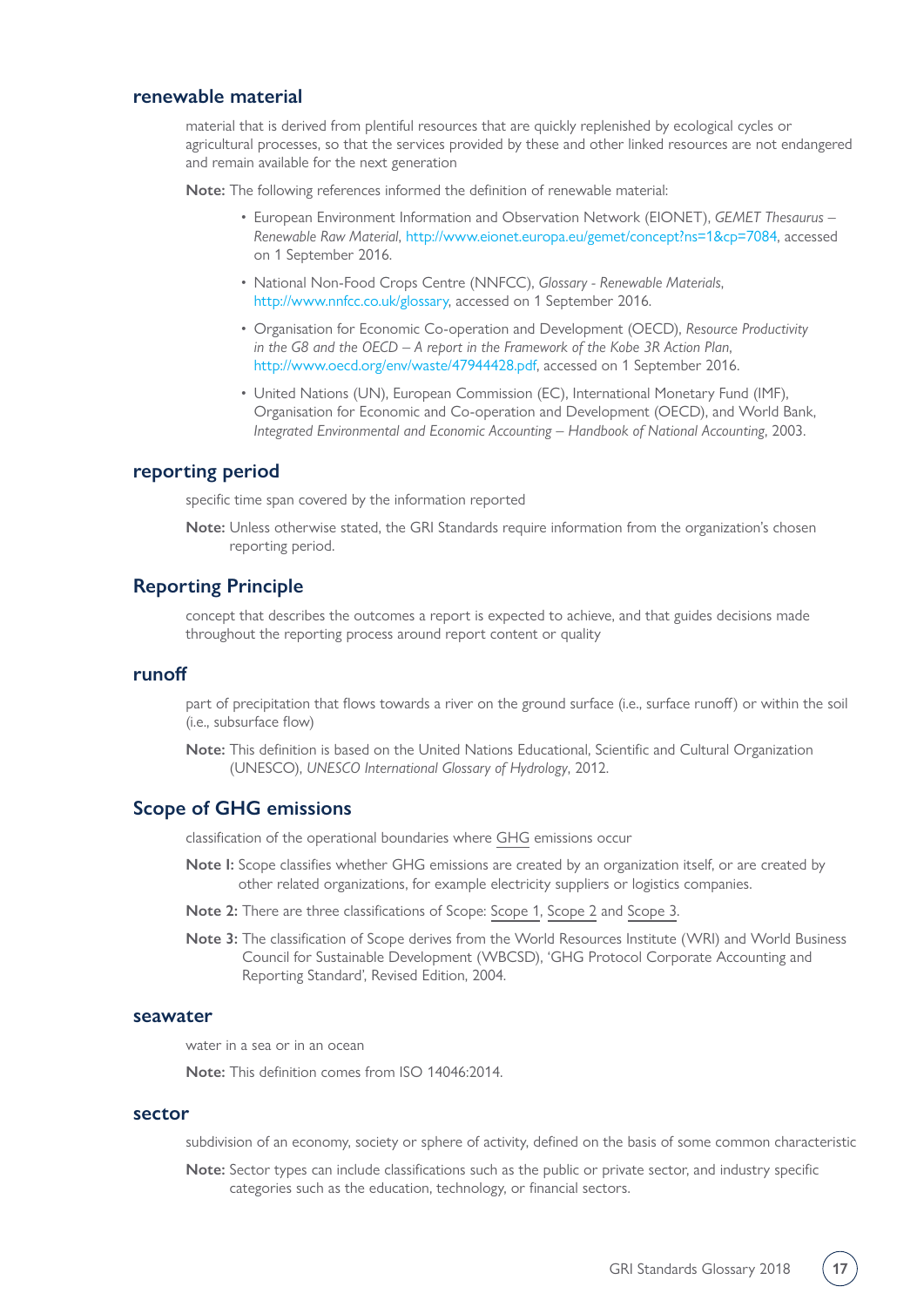#### **security personnel**

individuals employed for the purposes of guarding property of the organization; crowd control; loss prevention; and escorting persons, goods, and valuables

#### **senior executive**

top ranking member of the management of an organization that includes a Chief Executive Officer (CEO) and individuals reporting directly to the CEO or the [highest governance body](#page-10-2)

**Note:** Each organization defines which members of its management teams are senior executives.

#### <span id="page-17-0"></span>**service**

action of an organization to meet a demand or need

#### **services supported**

services that provide a public benefit either through direct payment of operating costs or through staffing the facility or service with an organization's own [employees](#page-7-0)

**Note:** Public benefit can also include public services.

#### **significant air emission**

air emission regulated under international conventions and/or national laws or regulations

**Note:** Significant air emissions include those listed on environmental permits for an organization's operations.

#### **significant impact on biodiversity**

impact that can adversely affect the integrity of a geographic area or region, either directly or indirectly, by substantially changing its ecological features, structures, and functions across its whole area, and over the long term, so that habitat, its population levels, and the particular species that make the habitat important cannot be sustained

- **Note 1:** On a species level, a significant impact causes a population decline or change in distribution so that natural recruitment (reproduction or immigration from unaffected areas) cannot return to former levels within a limited number of generations.
- **Note 2:** A significant impact can also affect subsistence or commercial resource use to the degree that the well-being of users is affected over the long term.

#### **significant operational change**

alteration to the organization's pattern of operations that can potentially have significant positive or negative impacts on [workers](#page-21-0) performing the organization's activities

**Note:** Significant operational change can include restructuring, outsourcing of operations, closures, expansions, new openings, takeovers, sale of all or part of the organization, or mergers.

#### **significant spill**

[spill](#page-17-1) that is included in the organization's financial statements, for example due to resulting liabilities, or is recorded as a spill by the organization

#### <span id="page-17-1"></span>**spill**

accidental release of a hazardous substance that can affect human health, land, vegetation, water bodies, and ground water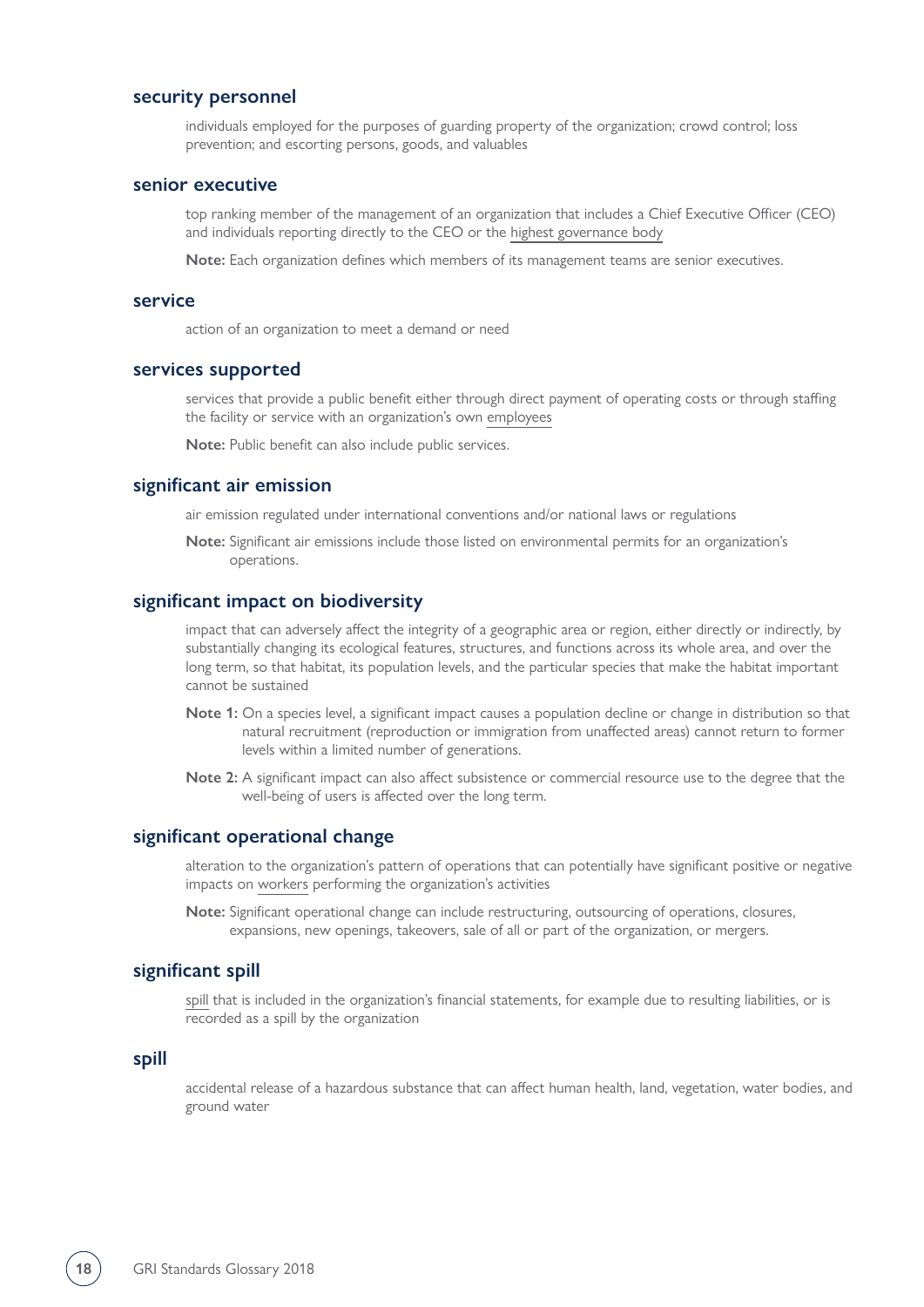#### <span id="page-18-1"></span>**stakeholder**

entity or individual that can reasonably be expected to be significantly affected by the reporting organization's activities, [products](#page-14-1) and [services](#page-17-0), or whose actions can reasonably be expected to affect the ability of the organization to successfully implement its strategies and achieve its objectives

- **Note 1:** Stakeholders include entities or individuals whose rights under law or international conventions provide them with legitimate claims vis-à-vis the organization.
- **Note 2:** Stakeholders can include those who are invested in the organization (such as [employees](#page-7-0) and shareholders), as well as those who have other relationships to the organization (such as other [workers](#page-21-0) who are not employees, [suppliers](#page-18-0), [vulnerable groups](#page-20-1), [local communities](#page-12-1), and NGOs or other civil society organizations, among others).

#### **standard benefit**

[benefit](#page-4-3) typically offered to the majority of [full-time](#page-8-2) [employees](#page-7-0)

**Note:** Standard benefits do not need to be offered to every single full-time employee of the organization. The intention of reporting on standard benefits is to disclose what full-time employees can reasonably expect.

#### **substantiated complaint**

written statement by regulatory or similar official body addressed to the organization that identifies [breaches](#page-4-4)  [of customer privacy](#page-4-4), or a complaint lodged with the organization that has been recognized as legitimate by the organization

#### <span id="page-18-0"></span>**supplier**

organization or person that provides a [product](#page-14-1) or [service](#page-17-0) used in the [supply chain](#page-19-2) of the reporting organization

**Note 1:** A supplier is further characterized by a genuine direct or indirect commercial relationship with the organization.

**Note 2:** Examples of suppliers can include, but are not limited to:

- Brokers: Persons or organizations that buy and sell products, services, or assets for others, including contracting agencies that supply labor.
- Consultants: Persons or organizations that provide expert advice and services on a legally recognized professional and commercial basis. Consultants are legally recognized as self-employed or are legally recognized as [employees](#page-7-0) of another organization.
- Contractors: Persons or organizations working onsite or offsite on behalf of an organization. A contractor can contract their own [workers](#page-21-0) directly, or contract sub-contractors or independent contractors.
- Distributors: Persons or organizations that supply products to others.
- Franchisees or licensees: Persons or organizations that are granted a franchise or license by the reporting organization. Franchises and licenses permit specified commercial activities, such as the production and sale of a product.
- Home workers: Persons at home or in other premises of their choice, other than the workplace of the employer, who perform work for remuneration and which results in a product or service as specified by the employer, irrespective of who provides the equipment, materials or other inputs used.
- Independent contractors: Persons or organizations working for an organization, a contractor, or a sub-contractor.
- Manufacturers: Persons or organizations that make products for sale.
- Primary producers: Persons or organizations that grow, harvest, or extract raw materials.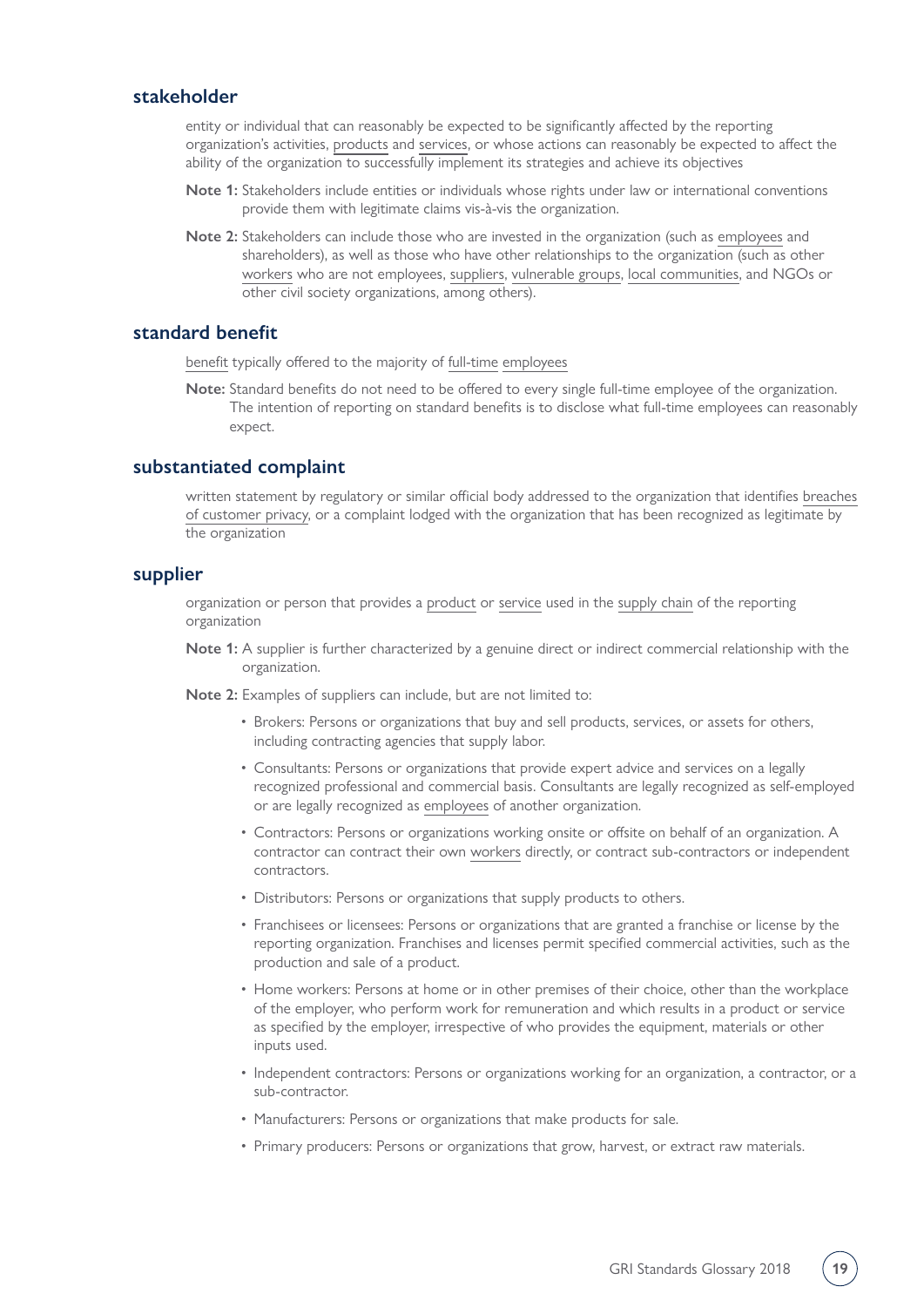- Sub-contractors: Persons or organizations working onsite or offsite on behalf of an organization that have a direct contractual relationship with a contractor or sub-contractor, but not necessarily with the organization. A sub-contractor can contract their own workers directly or contract independent contractors.
- Wholesalers: Persons or organizations that sell products in large quantities to be retailed by others.

#### **supplier screening**

formal or documented process that applies a set of performance criteria as one of the factors in determining whether to proceed in a relationship with a [supplier](#page-18-0)

#### <span id="page-19-2"></span>**supply chain**

sequence of activities or parties that provides [products](#page-14-1) or [services](#page-17-0) to an organization

#### <span id="page-19-3"></span>**surface water**

water that occurs naturally on the Earth's surface in ice sheets, ice caps, glaciers, icebergs, bogs, ponds, lakes, rivers, and streams

**Note:** This definition is based on CDP, *CDP Water Security Reporting Guidance*, 2018.

#### <span id="page-19-0"></span>**sustainable development/sustainability**

development that meets the needs of the present without compromising the ability of future generations to meet their own needs

- **Note 1:** Sustainable development encompasses three dimensions: economic, environmental and social.
- **Note 2:** Sustainable development refers to broader environmental and societal interests, rather than to the interests of specific organizations.
- **Note 3:** In the GRI Standards, the terms 'sustainability' and 'sustainable development' are used interchangeably.

#### **termination payment**

all payments made and benefits given to a departing executive or member of the [highest governance body](#page-10-2) whose appointment is terminated

**Note:** Termination payments extend beyond monetary payments to the giving of property and the automatic or accelerated vesting of incentives given in connection with a person's departure from office.

#### <span id="page-19-4"></span>**third-party water**

municipal water suppliers and municipal wastewater treatment plants, public or private utilities, and other organizations involved in the provision, transport, treatment, disposal, or use of water and [effluent](#page-7-2)

#### <span id="page-19-1"></span>**topic**

economic, environmental or social subject

- **Note 1:** In the GRI Standards, topics are grouped according to the three dimensions of sustainable [development:](#page-19-0) economic, environmental and social.
- **Note 2:** To prepare a report in accordance with the GRI Standards, an organization is required to report on its [material topics](#page-12-0).

#### **topic Boundary**

description of where the [impacts](#page-11-0) occur for a [material topic,](#page-12-0) and the organization's involvement with those impacts

**Note:** Topic Boundaries vary based on the topics reported.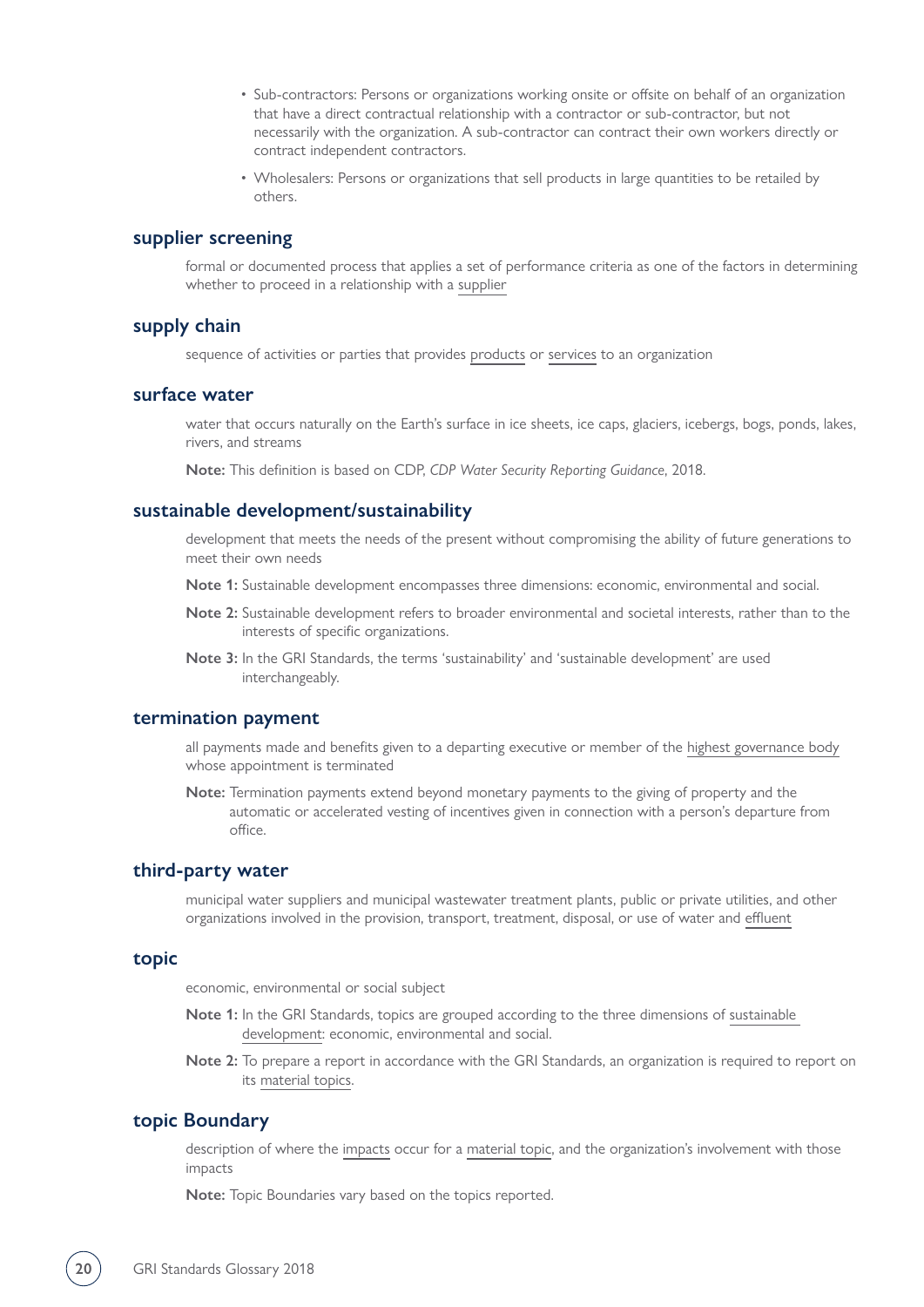#### <span id="page-20-0"></span>**two-tier board system**

governance system found in some jurisdictions where supervision and management are separated or where local law provides for a supervisory board drawn from non-executives to oversee an executive management board

#### **under-represented social group**

population that, relative to its numbers in a given society, has less opportunity to express its economic, social, or political needs and views

**Note:** Specific groups included under this definition are not uniform for every organization. An organization identifies relevant groups based on its operating context.

#### **value chain**

An organization's value chain encompasses the activities that convert input into output by adding value. It includes entities with which the organization has a direct or indirect business relationship and which either (a) supply [products](#page-14-1) or [services](#page-17-0) that contribute to the organization's own products or services, or (b) receive products or services from the organization.

- **Note 1:** This definition is based on United Nations (UN), *The Corporate Responsibility to Respect Human Rights: An Interpretive Guide*, 2012.
- **Note 2:** The value chain covers the full range of an organization's upstream and downstream activities, which encompass the full life cycle of a product or service, from its conception to its end use.

#### <span id="page-20-1"></span>**vulnerable group**

set or subset of persons with some specific physical, social, political, or economic condition or characteristic that places the group at a higher risk of suffering a burden, or at a risk of suffering a disproportionate burden of the social, economic or environmental [impacts](#page-11-0) of the organization's operations

**Note 1:** Vulnerable groups can include children and youth, the elderly, people with disabilities, excombatants, the internally displaced, refugees or returning refugees, HIV/AIDS-affected households, [indigenous peoples,](#page-11-1) and ethnic minorities.

**Note 2:** Vulnerabilities and impacts can differ by gender.

#### **waste disposal method**

method by which waste is treated or disposed of

**Note:** Waste disposal methods can include composting, reuse, recycling, recovery, incineration, landfill, deep well injection, and on-site storage.

#### **water consumption**

sum of all water that has been [withdrawn](#page-21-1) and incorporated into [products,](#page-14-1) used in the production of crops or generated as waste, has evaporated, transpired, or been consumed by humans or livestock, or is polluted to the point of being unusable by other users, and is therefore not released back to [surface water](#page-19-3), [groundwater](#page-10-0), [seawater](#page-16-3), or a [third party](#page-19-4) over the course of the [reporting period](#page-16-1)

**Note 1:** Water consumption includes water that has been stored during the reporting period for use or discharge in a subsequent reporting period.

**Note 2:** This definition is based on CDP, *CDP Water Security Reporting Guidance*, 2018.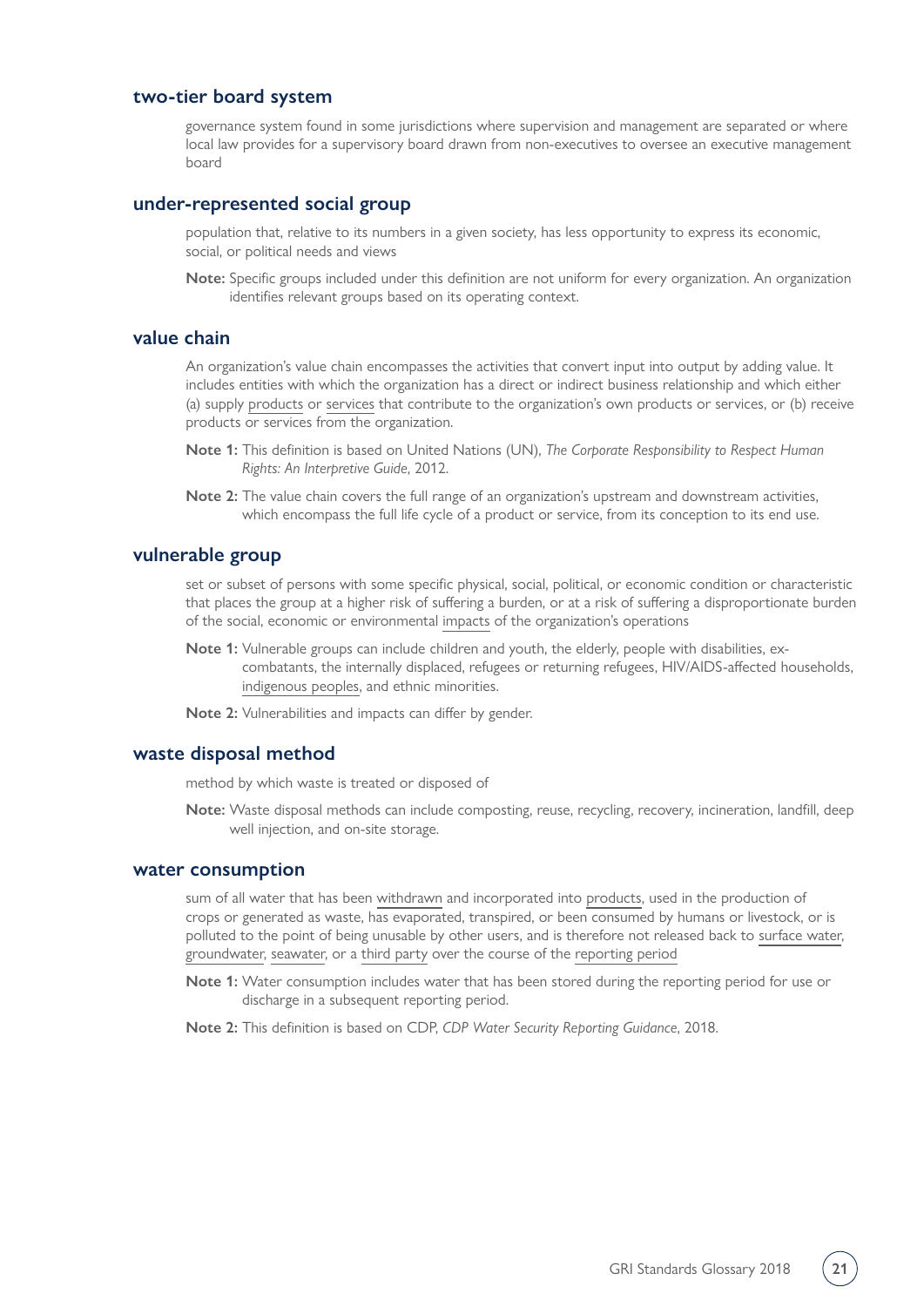#### **water discharge**

sum of [effluents](#page-7-2), used water, and unused water released to [surface water](#page-19-3), [groundwater](#page-10-0), [seawater](#page-16-3), or a [third](#page-19-4)  [party](#page-19-4), for which the organization has no further use, over the course of the [reporting period](#page-16-1)

- **Note 1:** Water can be released into the receiving waterbody either at a defined discharge point (pointsource discharge) or dispersed over land in an undefined manner (non-point-source discharge).
- **Note 2:** Water discharge can be authorized (in accordance with discharge consent) or unauthorized (if discharge consent is exceeded).

#### **water stewardship**

use of water that is socially equitable, environmentally sustainable, and economically beneficial, achieved through a [stakeholder-](#page-18-1)inclusive process that involves facility- and [catchment-](#page-4-5)based actions

- **Note 1:** Good water stewards understand their own water use; catchment context; and shared risk in terms of water governance, water balance, and water quality; and engage in meaningful individual and collective actions that benefit people and nature. Further:
	- Socially equitable water use recognizes and implements the human right to water and sanitation and helps ensure human wellbeing and equity;
	- Environmentally sustainable water use maintains or improves biodiversity and ecological and hydrological processes at the catchment level;
	- Economically beneficial water use contributes to long-term efficiency, and development and poverty alleviation for water users, [local communities](#page-12-1), and society at large.
- **Note 2:** This definition is based on the Alliance for Water Stewardship (AWS), *AWS International Water Stewardship Standard, Version 1.0*, 2014.

#### **water storage**

water held in water storage facilities or reservoirs

#### **water stress**

ability, or lack thereof, to meet the human and ecological demand for water

- **Note 1:** Water stress can refer to the availability, quality, or accessibility of water.
- **Note 2:** Water stress is based on subjective elements and is assessed differently depending on societal values, such as the suitability of water for drinking or the requirements to be afforded to ecosystems.
- **Note 3:** Water stress in an area may be measured at [catchment](#page-4-5) level at a minimum.

**Note 4:** This definition comes from the CEO Water Mandate, *Corporate Water Disclosure Guidelines*, 2014.

#### <span id="page-21-1"></span>**water withdrawal**

sum of all water drawn from [surface water,](#page-19-3) [groundwater,](#page-10-0) [seawater,](#page-16-3) or a [third party](#page-19-4) for any use over the course of the [reporting period](#page-16-1)

#### <span id="page-21-0"></span>**worker**

person that performs work

- **Note 1:** The term 'workers' includes, but is not limited to, [employees.](#page-7-0)
- **Note 2:** Further examples of workers include interns, apprentices, self-employed persons, and persons working for organizations other than the reporting organization, e.g., for [suppliers](#page-18-0).
- **Note 3:** In the context of the GRI Standards, in some cases it is specified whether a particular subset of workers is to be used.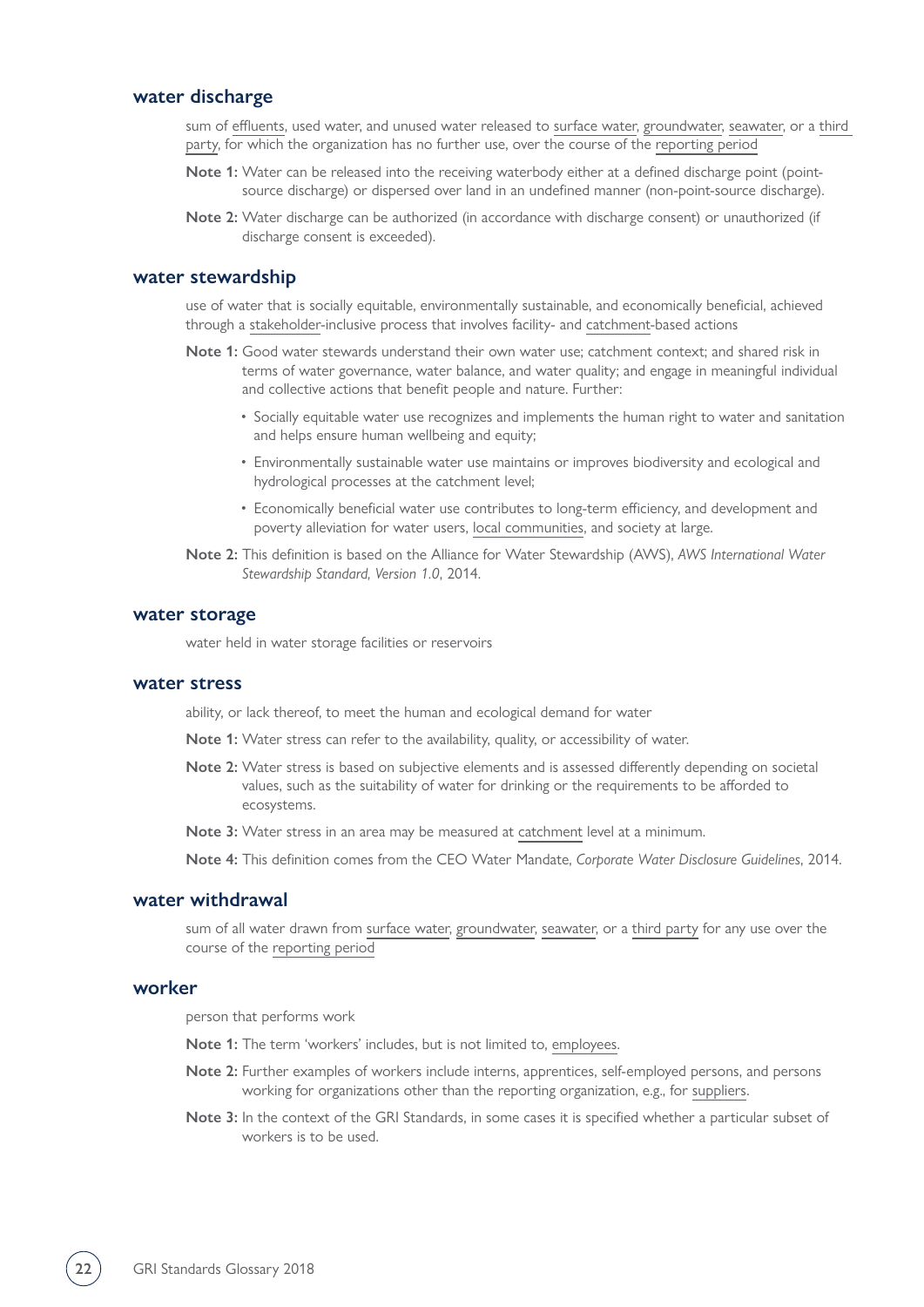#### <span id="page-22-3"></span>**worker consultation**

seeking of [workers](#page-21-0)' views before making a decision

- **Note 1:** Worker consultation might be carried out through [workers' representatives](#page-22-1).
- **Note 2:** Consultation is a formal process, whereby management takes the views of workers into account when making a decision. Therefore, consultation needs to take place before the decision is made. It is essential to provide timely information to workers or their representatives in order for them to provide meaningful and effective input before decisions are made. Genuine consultation involves dialogue.
- **Note 3:** Worker participation and consultation are two distinct terms with specific meanings. See definition of '[worker participation](#page-22-2)'.

#### <span id="page-22-2"></span>**worker participation**

[workers](#page-21-0)' involvement in decision-making

- **Note 1:** Worker participation might be carried out through [workers' representatives.](#page-22-1)
- **Note 2:** Worker participation and consultation are two distinct terms with specific meanings. See definition of '[worker consultation'](#page-22-3).

#### <span id="page-22-1"></span>**worker representative**

person who is recognized as such under national law or practice, whether they are:

- a trade union representative, namely, a representative designated or elected by trade unions or by members of such unions; or
- an elected representative, namely, a representative who is freely elected by the workers of the undertaking in accordance with provisions of national laws, regulations, or collective agreements, whose functions do not include activities which are recognized as the exclusive prerogative of trade unions in the country concerned.
- **Note:** This definition comes from the International Labour Organization (ILO) Convention 135, 'Workers' Representatives Convention', 1971.

#### <span id="page-22-0"></span>**work-related hazard**

source or situation with the potential to cause [injury or ill health](#page-23-1)

- **Note 1:** Hazards can be:
	- physical (e.g., radiation, temperature extremes, constant loud noise, spills on floors or tripping hazards, unguarded machinery, faulty electrical equipment);
	- ergonomic (e.g., improperly adjusted workstations and chairs, awkward movements, vibration);
	- chemical (e.g., exposure to solvents, carbon monoxide, flammable materials, or pesticides);
	- biological (e.g., exposure to blood and bodily fluids, fungi, bacteria, viruses, or insect bites);
	- psychosocial (e.g., verbal abuse, harassment, bullying);
	- related to work-organization (e.g., excessive workload demands, shift work, long hours, night work, workplace violence).
- **Note 2:** This definition is based on International Labour Organization (ILO) *Guidelines on Occupational Safety and Health Management Systems* from 2001 and ISO 45001:2018.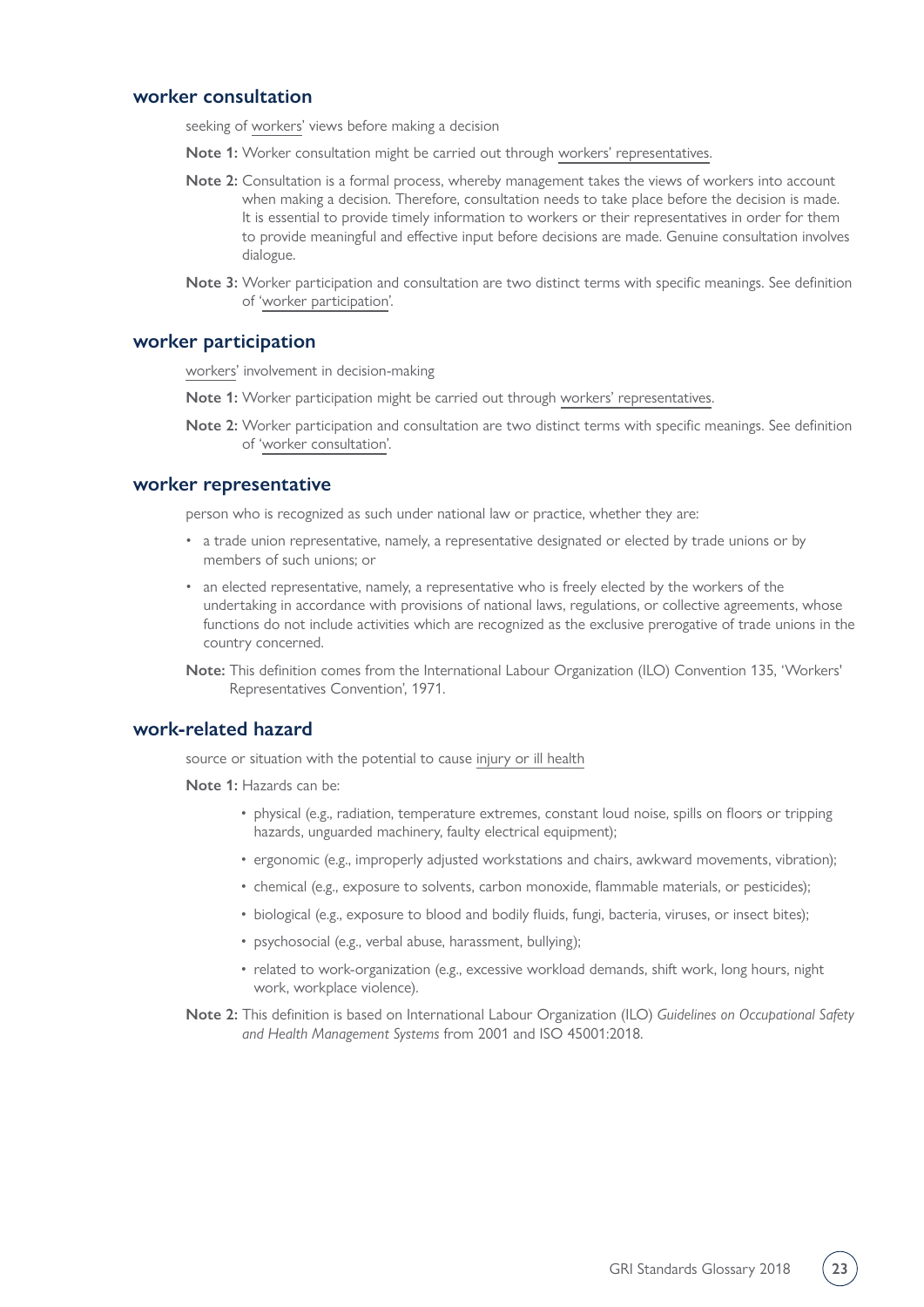#### <span id="page-23-0"></span>**work-related incident**

occurrence arising out of or in the course of work that could or does result in [injury or ill health](#page-23-1)

- **Note 1:** This definition is based on ISO 45001:2018.
- **Note 2:** Incidents might be due to, for example, electrical problems, explosion, fire; overflow, overturning, leakage, flow; breakage, bursting, splitting; loss of control, slipping, stumbling and falling; body movement without stress; body movement under/with stress; shock, fright; workplace violence or harassment (e.g., sexual harassment).
- **Note 3:** An incident that results in injury or ill health is often referred to as an 'accident'. An incident that has the potential to result in injury or ill health but where none occurs is often referred to as a ['close call](#page-5-1)', 'near-miss', or 'near-hit'.

#### <span id="page-23-1"></span>**work-related injury or ill health**

negative impacts on health arising from [exposure](#page-8-0) to [hazards](#page-22-0) at work

- **Note 1:** This definition is based on the International Labour Organization (ILO), *Guidelines on Occupational Safety and Health Management Systems, ILO-OSH 2001*, 2001.
- **Note 2:** 'Ill health' indicates damage to health and includes diseases, illnesses, and disorders. The terms 'disease', 'illness', and 'disorder' are often used interchangeably and refer to conditions with specific symptoms and diagnoses.
- **Note 3:** Work-related injuries and ill health are those that arise from exposure to hazards at work. Other types of incident can occur that are not connected with the work itself. For example, the following incidents are not considered to be work related:
	- a worker suffers a heart attack while at work that is unconnected with work;
	- a worker driving to or from work is injured in a car accident (where driving is not part of the work, and where the transport has not been organized by the employer);
	- a worker with epilepsy has a seizure at work that is unconnected with work.
- **Note 4:** *Traveling for work:* Injuries and ill health that occur while a worker is traveling are work related if, at the time of the injury or ill health, the worker was engaged in work activities 'in the interest of the employer'. Examples of such activities include traveling to and from customer contacts; conducting job tasks; and entertaining or being entertained to transact, discuss, or promote business (at the direction of the employer).

*Working at home:* Injuries and ill health that occur when working at home are work related if the injury or ill health occurs while the worker is performing work at home, and the injury or ill health is directly related to the performance of work rather than the general home environment or setting.

*Mental illness:* A mental illness is considered to be work related if it has been notified voluntarily by the worker and is supported by an opinion from a licensed healthcare professional with appropriate training and experience stating that the illness is work related.

For more guidance on determining 'work-relatedness', see the United States Occupational Safety and Health Administration, *Determination of work-relatedness 1904.5*, [https://www.osha.gov/pls/](https://www.osha.gov/pls/oshaweb/owadisp.show_document?p_table=STANDARDS&p_id=9636)  [oshaweb/owadisp.show\\_document?p\\_table=STANDARDS&p\\_id=9636](https://www.osha.gov/pls/oshaweb/owadisp.show_document?p_table=STANDARDS&p_id=9636), accessed on 1 June 2018.

**Note 5:** The terms 'occupational' and 'work-related' are often used interchangeably.

Definitions based on or that come from the ISO 14046:2014 and ISO 45001:2018 standards are reproduced with the permission of the International Organization for Standardization, ISO. Copyright remains with ISO.